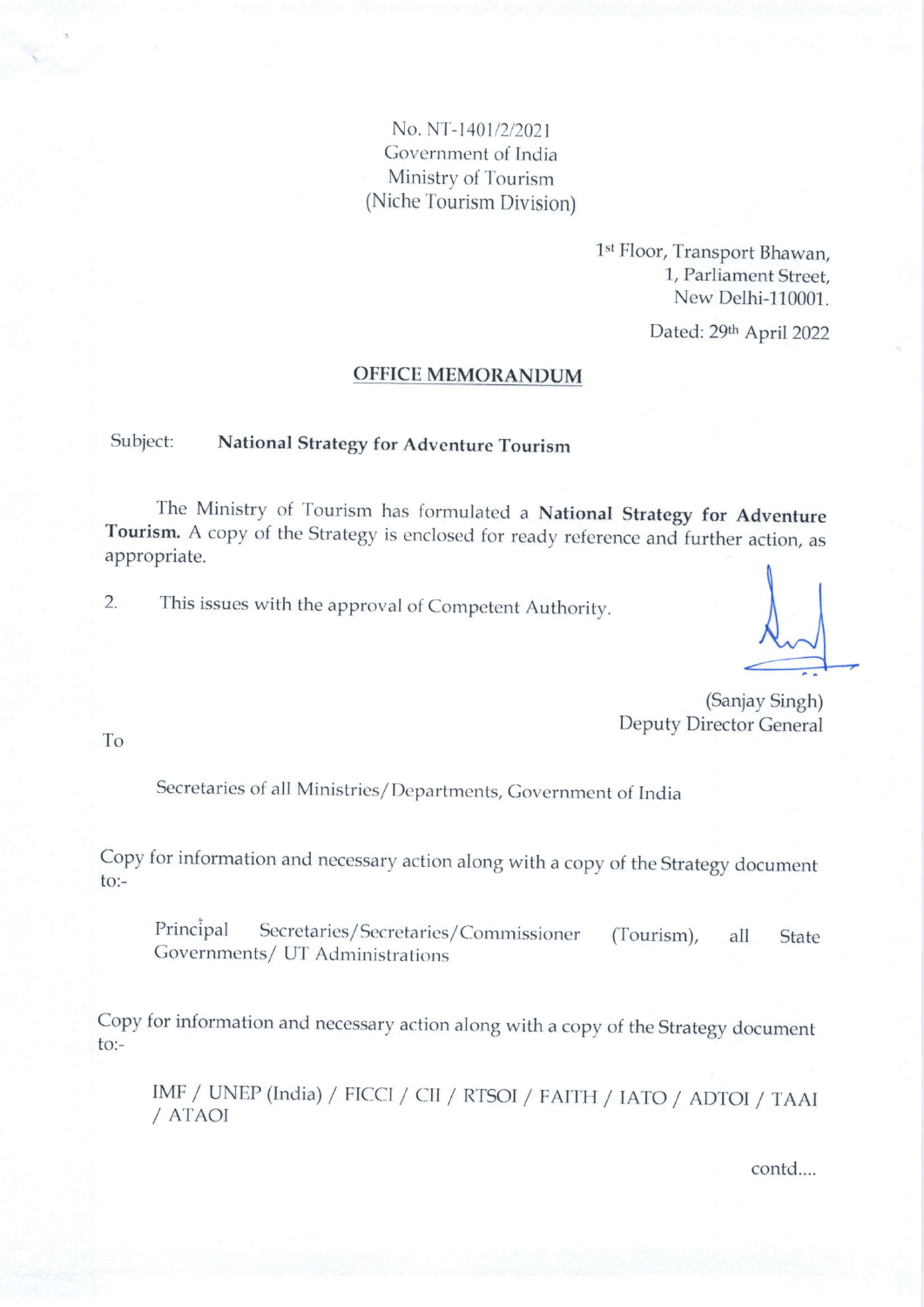Copy for information to:-

- 1.  $PS$  to  $HM(T)$  /  $PS$  to MoS (SYN) /  $PS$  to MoS (AB)<br>2.  $PS$  to Secretary (T)
- 2. PS to Secretary (T)<br>3. PS to DG (T) / PS t
- 3. PS to DG (T)  $/$  PS to AS (T)  $/$ <br>4. PS to ADG (T)  $/$  PS to EA (T)
- 4. PS to ADG  $(T)$  / PS to EA  $(T)$  / PS to ADG (MR)<br>5. All Regional Directors, Ministry of Tourism
- All Regional Directors, Ministry of Tourism

(Sanjay Singh) Deputy Director General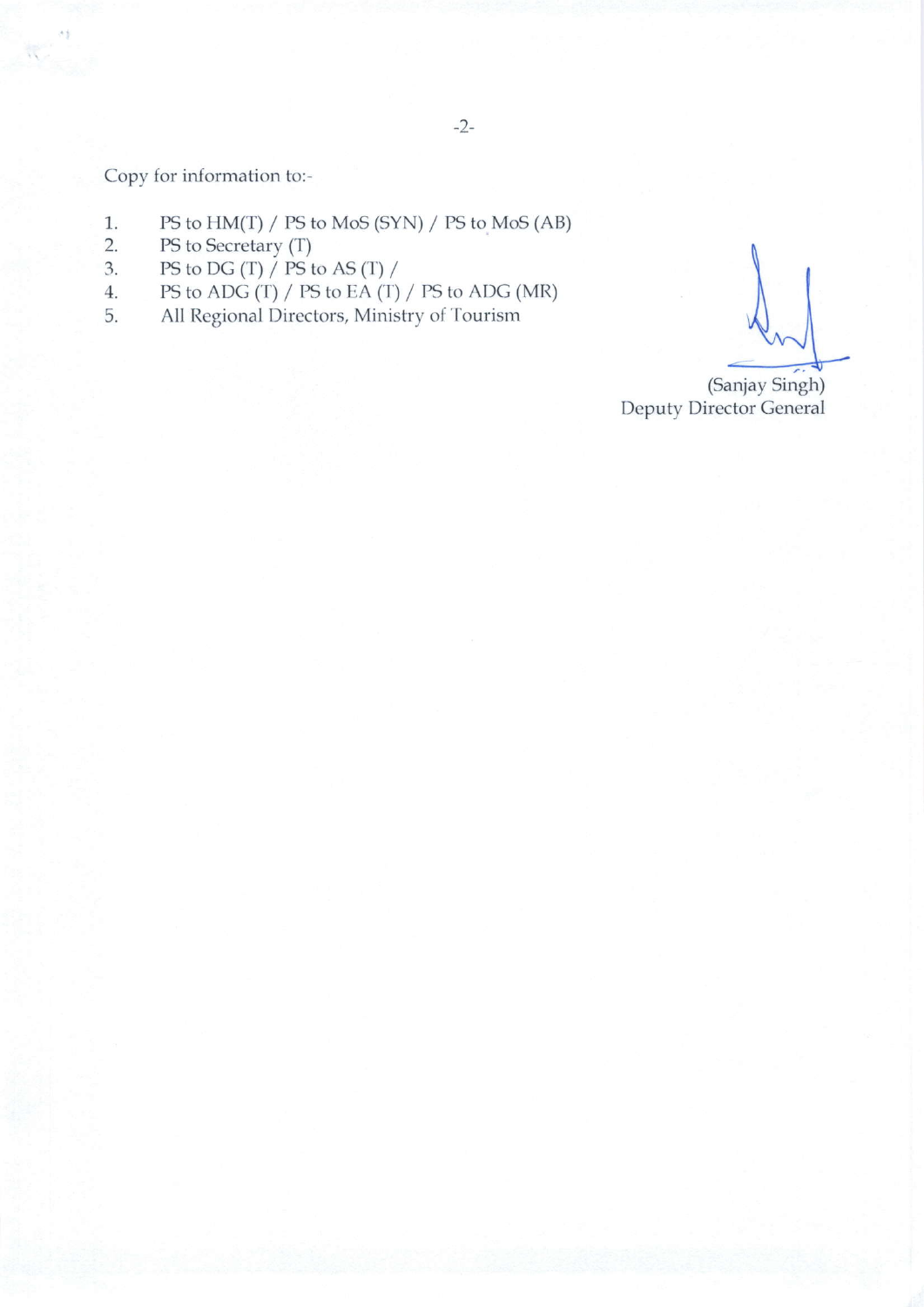**National Strategy**

*for*

# **Adventure Tourism**



**29th April, 2022**

**Ministry of Tourism Government of India**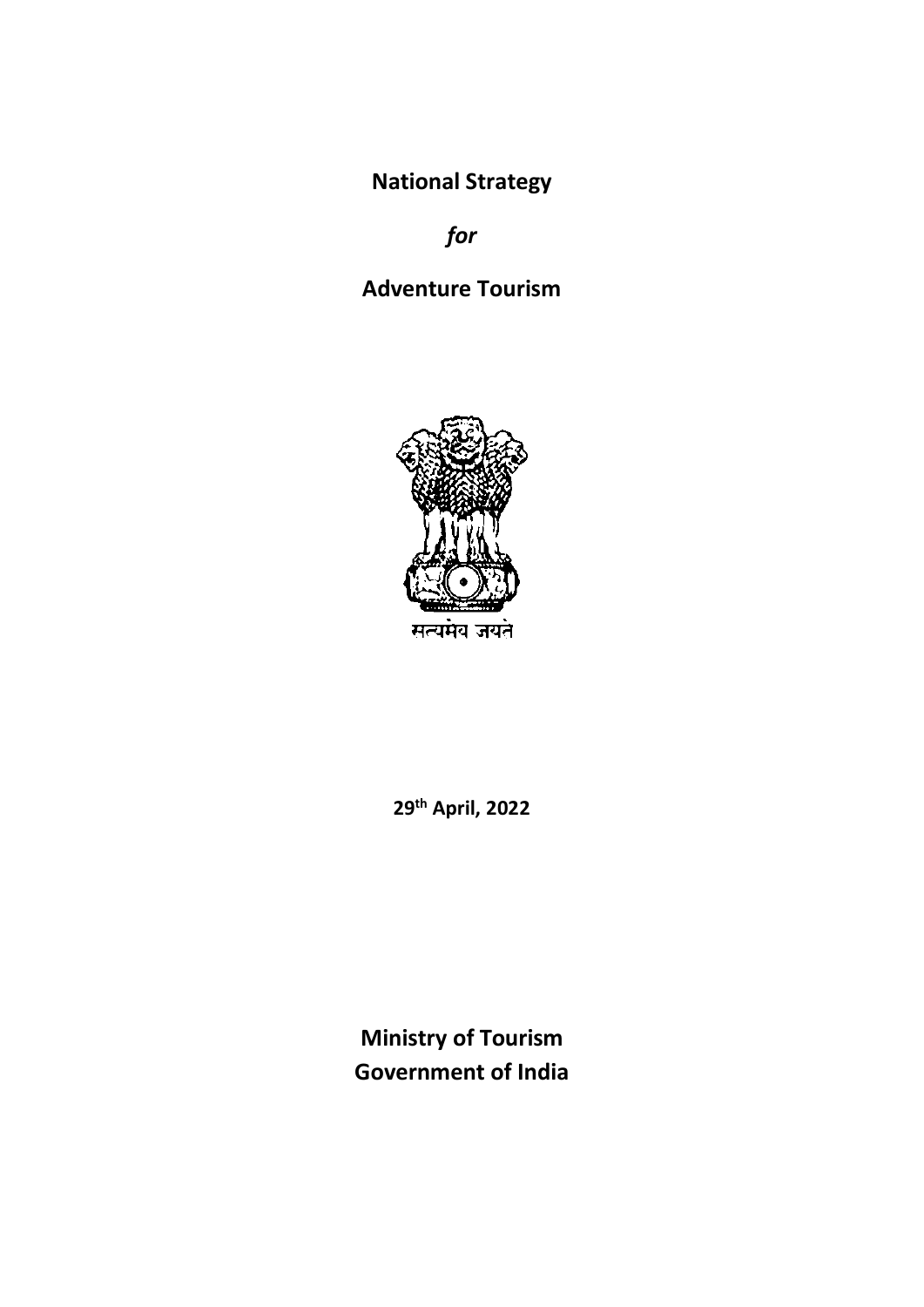## **National Strategy and Roadmap**

for

## **Adventure Tourism**

| 1.1.         |                                                                      |  |  |
|--------------|----------------------------------------------------------------------|--|--|
| 1.2.         |                                                                      |  |  |
| 1.3.         |                                                                      |  |  |
| 1.4.         |                                                                      |  |  |
| 1.5.         |                                                                      |  |  |
| 1.6.         |                                                                      |  |  |
| 1.7.         |                                                                      |  |  |
| 1.8.         |                                                                      |  |  |
|              |                                                                      |  |  |
| 2.1.         |                                                                      |  |  |
| 2.2.         |                                                                      |  |  |
| 2.3.         |                                                                      |  |  |
| 2.4.         |                                                                      |  |  |
| 2.5.         |                                                                      |  |  |
|              |                                                                      |  |  |
| 3.1.         |                                                                      |  |  |
| 3.2.         |                                                                      |  |  |
| 3.3.         |                                                                      |  |  |
| 3.4.         |                                                                      |  |  |
| 3.5.         |                                                                      |  |  |
|              |                                                                      |  |  |
| 4.1.         |                                                                      |  |  |
| 4.2.         |                                                                      |  |  |
| 4.3.         |                                                                      |  |  |
| 4.4.         |                                                                      |  |  |
| 4.5.         |                                                                      |  |  |
|              |                                                                      |  |  |
| 5.1.         |                                                                      |  |  |
| 5.2.         |                                                                      |  |  |
| 5.3.         |                                                                      |  |  |
| 5.4.         |                                                                      |  |  |
| 5.5.         |                                                                      |  |  |
|              | CHAPTER 6 - NATIONAL ADVENTURE TOURISM SAFETY MANAGEMENT FRAMEWORK16 |  |  |
|              |                                                                      |  |  |
| 6.1.         |                                                                      |  |  |
| 6.2.<br>6.3. |                                                                      |  |  |
| 6.4.         |                                                                      |  |  |
| 6.5.         |                                                                      |  |  |
| 6.6.         |                                                                      |  |  |
|              |                                                                      |  |  |
|              |                                                                      |  |  |
| 7.1.         |                                                                      |  |  |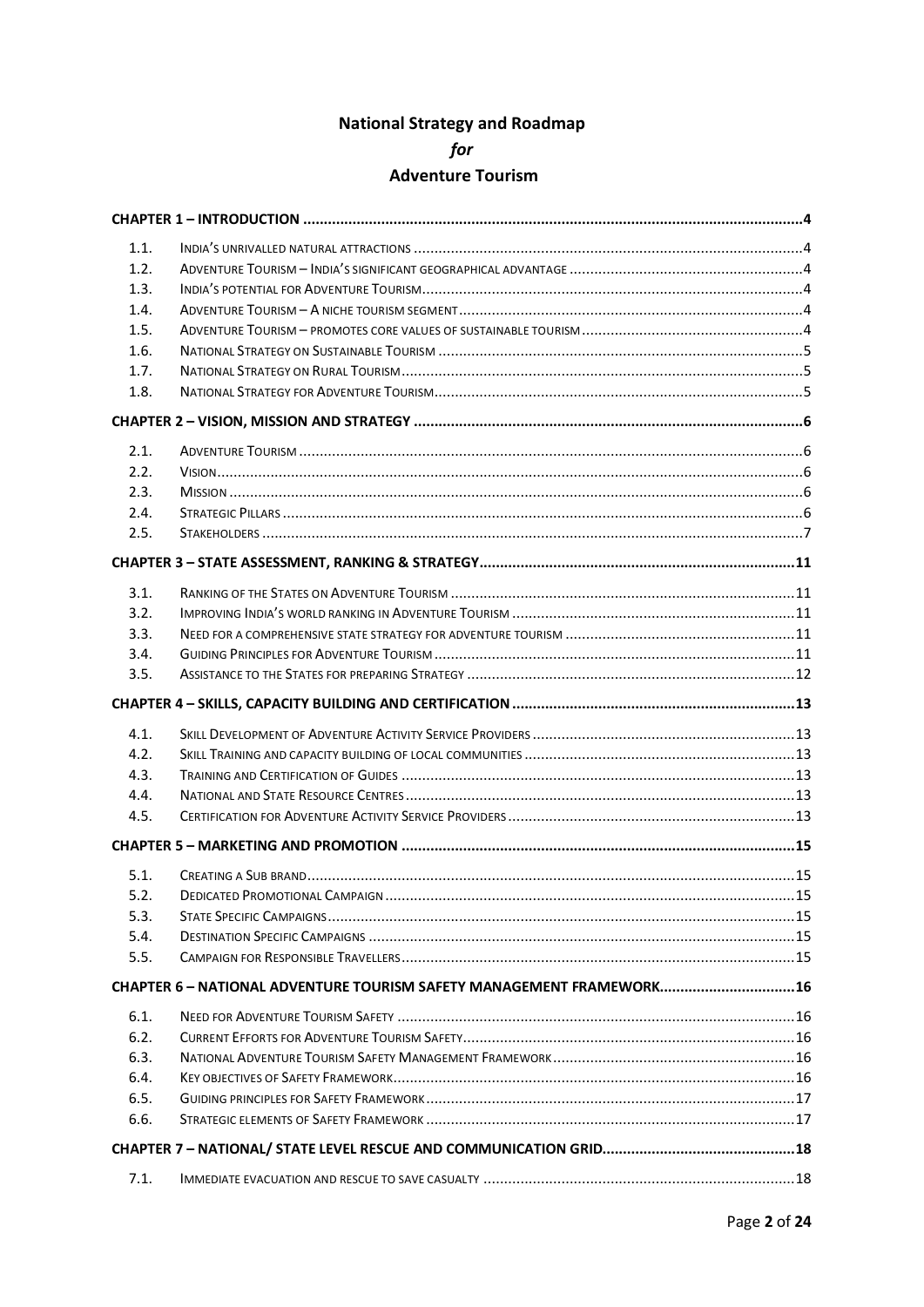| 7.2.<br>7.3.<br>7.4. |  |  |  |
|----------------------|--|--|--|
|                      |  |  |  |
| 8.1.                 |  |  |  |
| 8.2.                 |  |  |  |
| 8.3.                 |  |  |  |
| 8.4.                 |  |  |  |
| 8.5.                 |  |  |  |
|                      |  |  |  |
| 9.1.                 |  |  |  |
| 9.2.                 |  |  |  |
| 9.3.                 |  |  |  |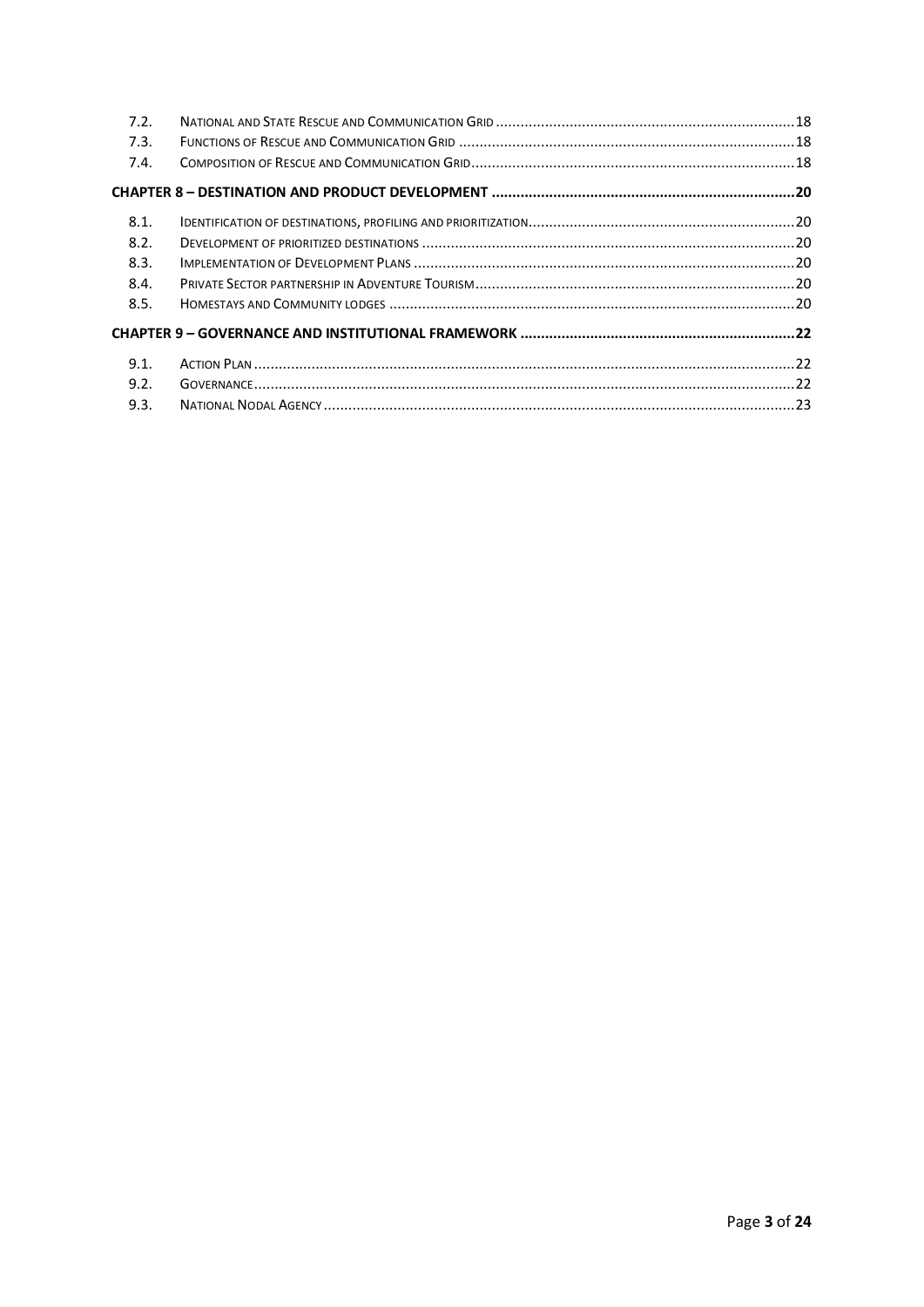## **Chapter 1 – Introduction**

#### <span id="page-5-0"></span>1.1. **India's unrivalled natural attractions**

<span id="page-5-1"></span>The natural attractions in India are almost unrivalled in the world, ranging from pristine forests, snow-clad Himalayas, montane grasslands, golden and silver deserts, rivers, lakes, wetlands, mangroves, beaches, volcanoes and corals, housing tremendous biodiversity. Besides, we have the mega-fauna consisting of iconic species such as tigers, lions, elephants, rhinos, leopards, wild buffaloes, Indian bison (gaur), etc. and more than 1200 species of birds.

## <span id="page-5-2"></span>1.2. **Adventure Tourism – India's significant geographical advantage**

India has significant geographical advantage owing to its rich natural & eco-tourism resources:

- 70 per cent of the Himalayas
- 7,000 kms of coastline
- Among the one of the three countries in the world with both hot and cold deserts
- Ranks 10th in total area under forest cover
- Ranks 6th in terms of number of recognized UNESCO Natural Heritage sites

#### <span id="page-5-3"></span>1.3. **India's potential for Adventure Tourism**

Despite natural wealth and potential, India ranks quite low in global adventure tourism. India holds great potential to become a global marketplace for adventure activities and sports. India has tremendous potential to attract adventure tourists from different parts of the World. From North to South and East to West, the geographical conditions of the country provide a competitive edge regarding the development of adventure tourism opportunities.

#### <span id="page-5-4"></span>1.4. **Adventure Tourism – A niche tourism segment**

Adventure tourism is a type of niche tourism where exploration or travel involves some degree of risk (real or perceived), may require special skills, physical effort. Adventure tourism can be any tourism activity that includes physical activity, cultural exchange, and connection with nature. Adventure tourism experiences are generally divided into two types hard adventure and soft adventure.

#### <span id="page-5-5"></span>1.5. **Adventure Tourism – promotes core values of sustainable tourism**

Adventure tourism incorporates and promotes core values of sustainable tourism. It attracts visitors outside of peak season, highlights the natural and cultural values of a destination, thereby promoting its preservation, and creates resilient and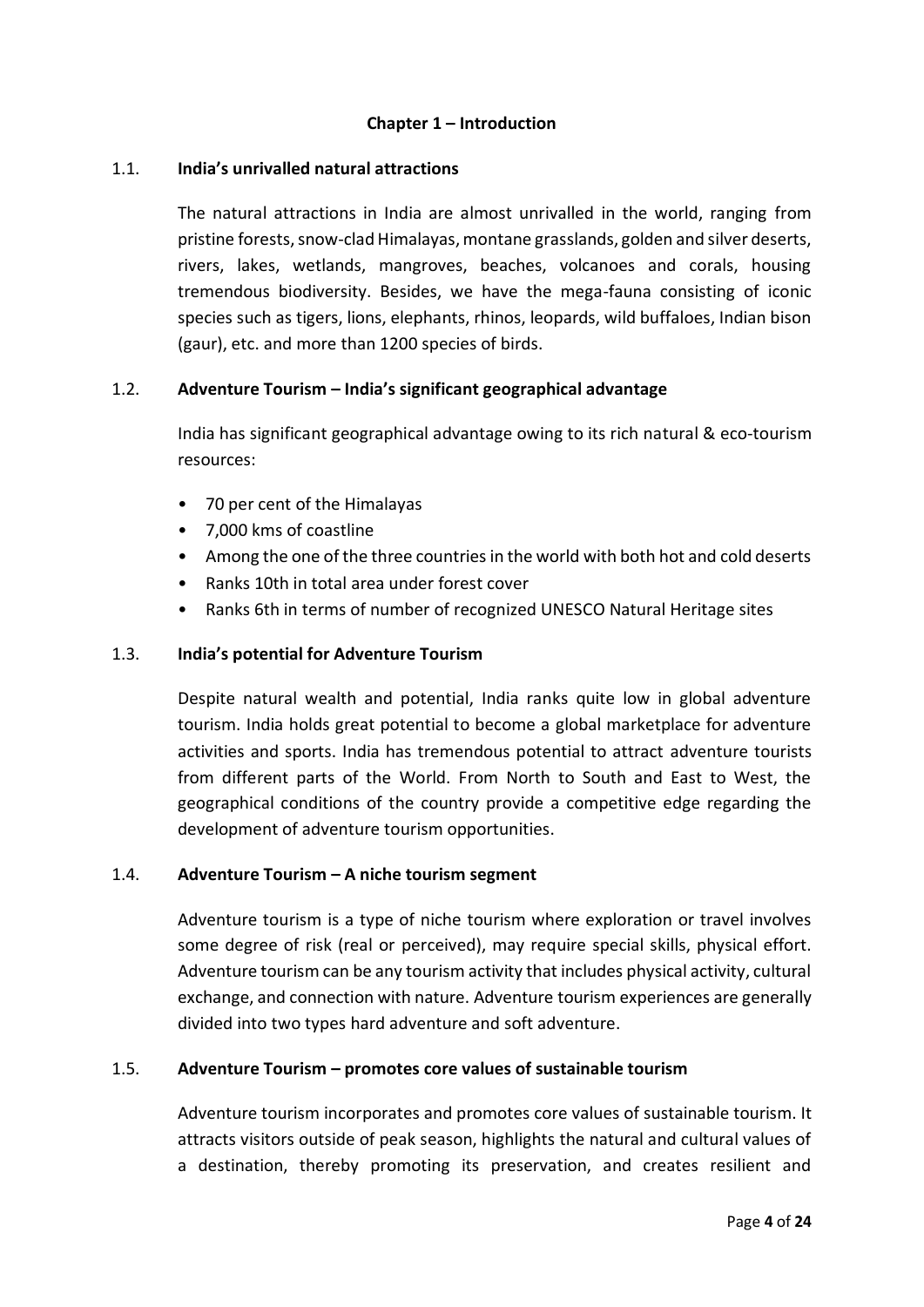committed travellers. Adventure tourism is resilient, attracts high value customers and supports local economies. Adventure tourism practitioners encourage sustainable tourism because without pristine natural environment and meaningful cultural experiences, adventure tourism cannot exist.

#### <span id="page-6-0"></span>1.6. **National Strategy on Sustainable Tourism**

The Ministry of Tourism has also drafted national strategy on Sustainable tourism which focuses promoting environmental sustainability, protecting biodiversity, promoting economic sustainability and promoting socio-cultural sustainability. The strategy aims to mainstream sustainability into tourism sector. Adventure tourism is one of the important segments to promote sustainable tourism.

## <span id="page-6-1"></span>1.7. **National Strategy on Rural Tourism**

The Ministry of Tourism has recently notified national strategy on rural tourism. Keeping in view that adventure tourism activities are largely away from the cities, the strategy for rural tourism is also relevant for promotion of adventure tourism in the country.

## <span id="page-6-2"></span>1.8. **National Strategy for Adventure Tourism**

- 1.8.1. Adventure Tourism has grown exponentially worldwide over the past years with tourists visiting destinations previously undiscovered. This allows for new destinations to market themselves as truly unique, appealing to those travellers looking for rare, incomparable experiences.
- 1.8.2. In order to provide impetus to the development of adventure tourism in the Country, National Strategy for adventure tourism has been prepared. The Strategy focuses on developing adventure destinations, promoting safety in adventure tourism, skill development, capacity building and marketing.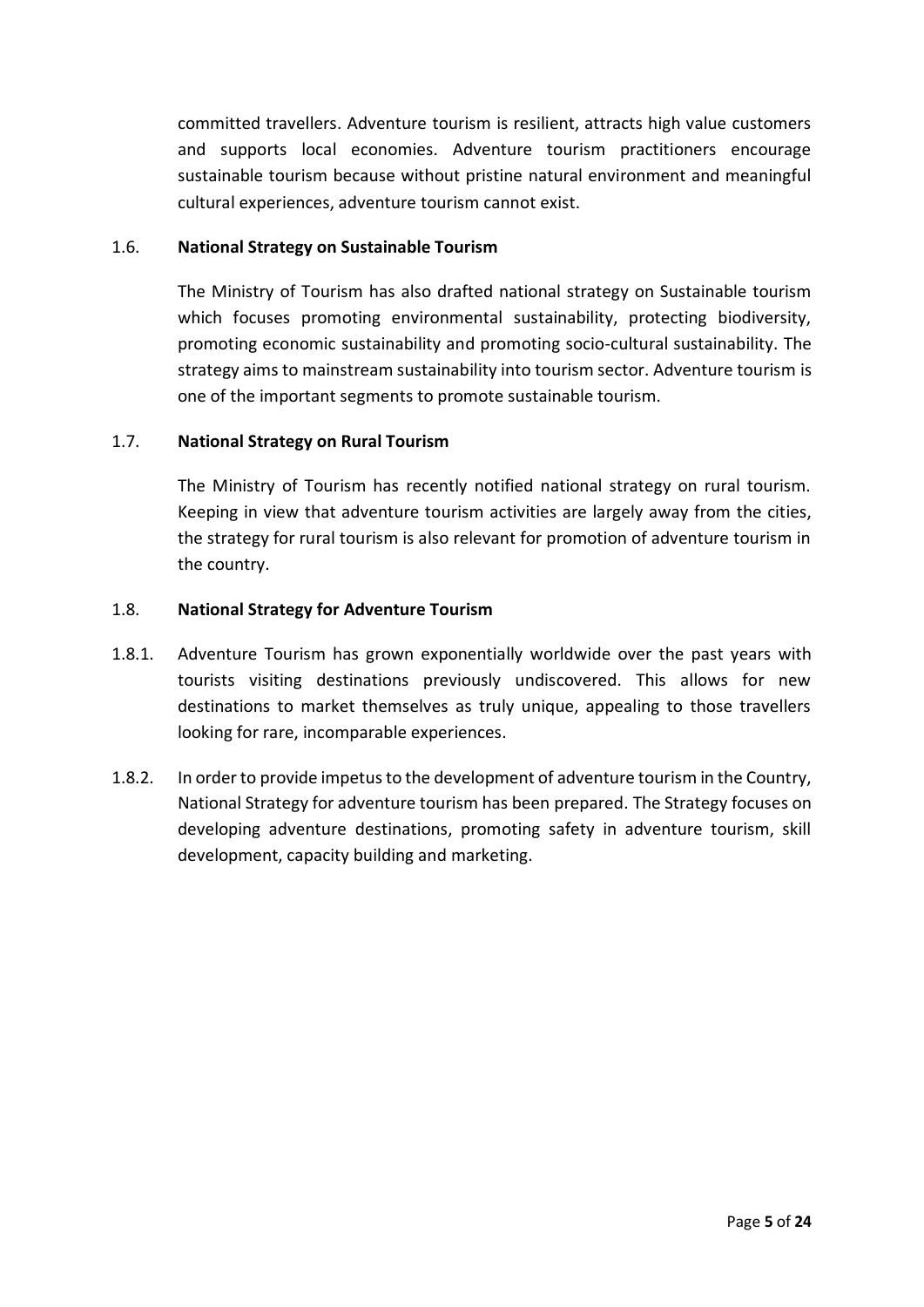#### **Chapter 2 – Vision, Mission and Strategy**

#### <span id="page-7-1"></span><span id="page-7-0"></span>2.1. **Adventure Tourism**

#### 2.1.1. **Definition**

Adventure tourism is a trip that includes at least two of the following three elements physical activity, natural environment and cultural immersion.

#### 2.1.2. **Hard adventure activities**

Adventure tourism activities that involve a high level of risk and require a greater level of expertise, skills, training and experience. Tourists taking hard adventure activities, need to have the knowledge of hard adventure activity, high level of expertise, physical & mental fitness, and expert guidance. High altitude mountaineering, river rafting, scuba diving, hang gliding, skydiving comes etc. are hard adventure activities.

#### 2.1.3. **Soft adventure activities**

Adventure tourism activities that involve moderate levels of risk and the tourists involved in these activities do not require particular skill or experience. Most tourists take soft adventure activities for recreation and fun as it involves a lesser level of risk. Hiking, camping, biking comes under soft adventure activities.

#### <span id="page-7-2"></span>2.2. **Vision**

To position India as a preferred destination for adventure tourism globally.

#### <span id="page-7-3"></span>2.3. **Mission**

To develop an enabling ecosystem for growth of Adventure Tourism in the Country and creating synergies amongst Central Government, State Governments, Private Sector and local communities, for development of Adventure Tourism.

#### <span id="page-7-4"></span>2.4. **Strategic Pillars**

Following strategic pillars have been identified for development of sustainable tourism, adventure tourism and ecotourism:

- (i). State assessment, ranking and strategy
- (ii). Skills, capacity building and certification
- (iii). Marketing and promotion
- (iv). Strengthening adventure tourism safety management framework
- (v). National and state level rescue and communication grid
- (vi). Destination and product Development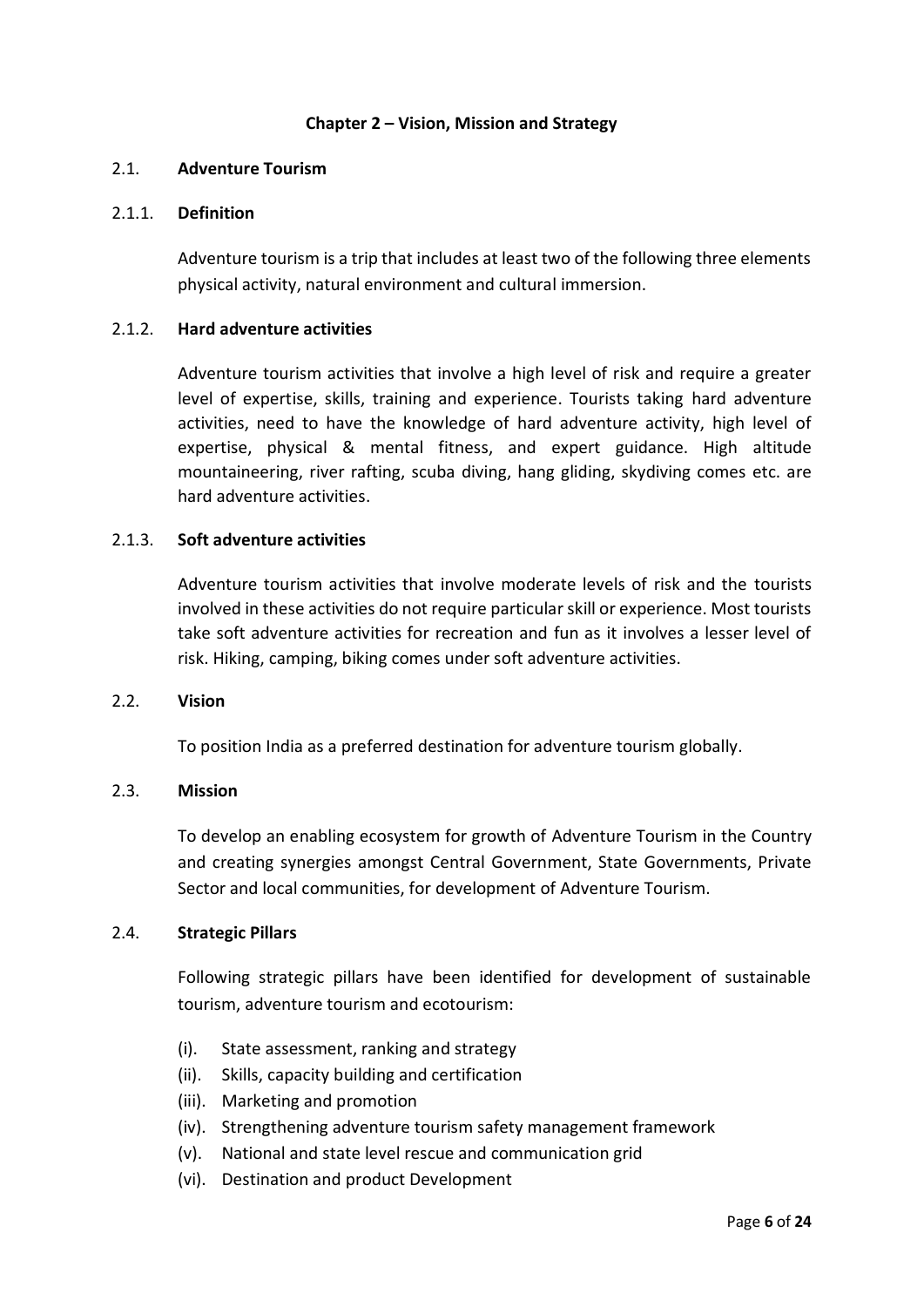#### (vii). Governance and Institutional Framework

#### <span id="page-8-0"></span>2.5. **Stakeholders**

#### 2.5.1. **Key Stakeholders**

Promotion and development of adventure tourism will involve a diverse set of stakeholders, whose role will be crucial for the success of the Strategy. The key stakeholders are:

- (i). Central Ministries
- (ii). State Governments
- (iii). Panchayati Raj Institutions
- (iv). Industry
- (v). Non-government organizations
- (vi). Local community

## 2.5.2. **Central Ministries**

Various Central Ministries are involved in the development of adventure tourism. Programs and initiatives of the following Ministries need to be studied in detail for promotion and development of adventure tourism:

## (i). **Ministry of Tourism**

Ministry of Tourism is responsible for promotion of Tourism in the Country. The Ministry implements various schemes for creation of infrastructure, marketing and promotion and skill development initiatives for tourism. Various schemes of the Ministry can be leveraged for promotion and development of adventure tourism.

## (ii). **Ministry of Rural Development**

Ministry of Rural Development is working towards sustainable and inclusive growth of rural India through a multipronged strategy for eradication of poverty by increasing livelihoods opportunities, providing social safety net and developing infrastructure for growth. The Ministry can contribute towards development of adventure tourism through various schemes being implemented by the Ministry and reap the benefits of adventure tourism in promoting socio-economic development livelihood opportunities.

#### (iii). **Ministry of Environment and Forests**

The Ministry is responsible for implementation of policies and programmes relating to conservation of the country's natural resources including its lakes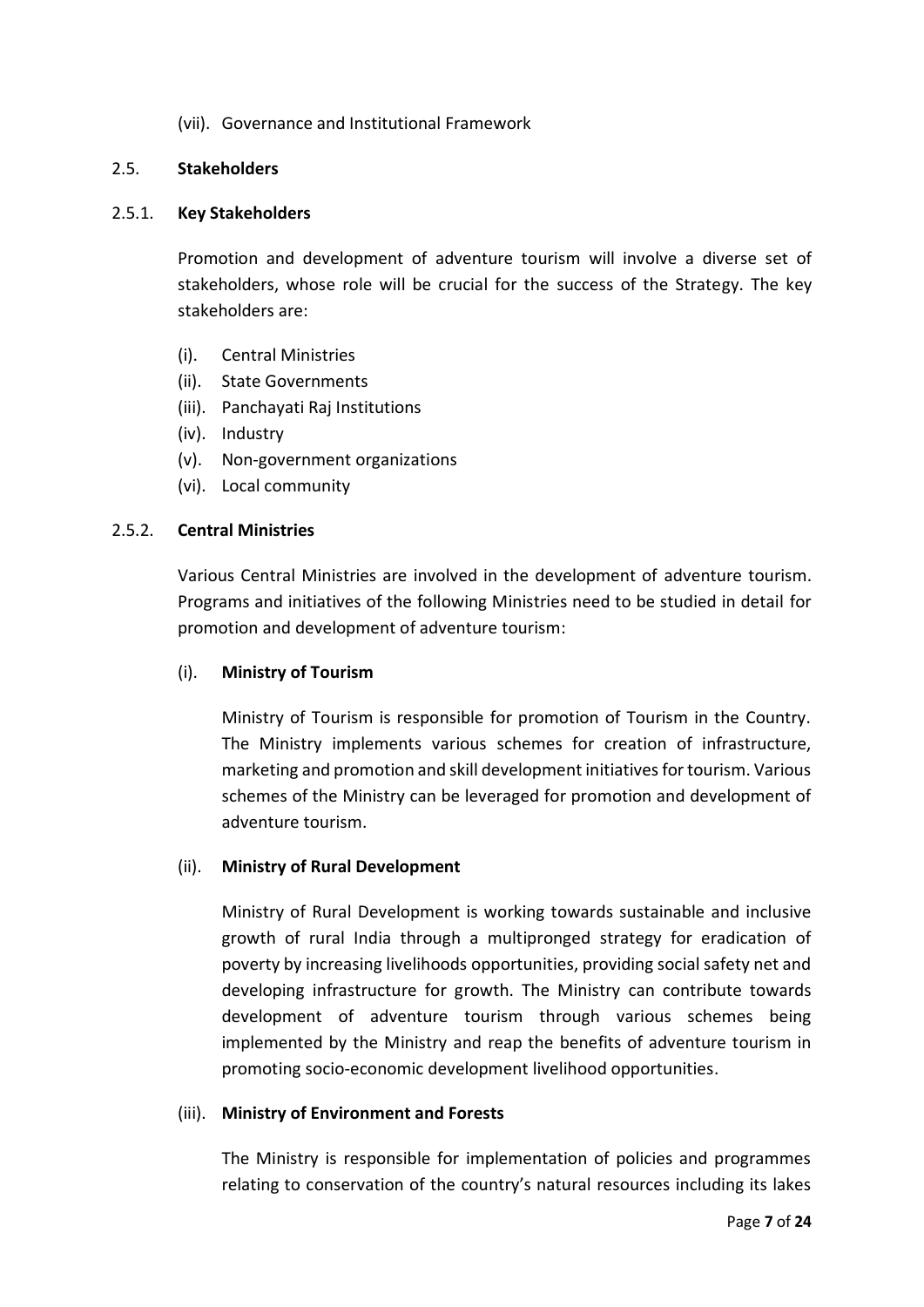and rivers, its biodiversity, forests and wildlife. Ministry of Environment is responsible for framing laws and regulations for environment and forests and has a key role in development of sustainable tourism.

## (iv). **Ministry of Culture**

Ministry of Culture is responsible to preserve, promote and disseminate all forms of art and culture in the Country and has a large number of Institutions and organization involved in the field of art and culture. The Ministry can contribute in the promotion of culture and heritage in a sustainable and responsible manner.

## (v). **Ministry of Development of North East Region**

The Ministry of Development of North Eastern Region is responsible for the matters relating to the planning, execution and monitoring of development schemes and projects in the North Eastern Region. Its vision is to accelerate the pace of socio-economic development of the Region so that it may enjoy growth parity with the rest of the country. Ministry can help development of adventure tourism in north east region.

## (vi). **Ministry of Skill Development and Entrepreneurship**

Ministry of Skills can help with various skill development initiatives for sustainable and responsible tourism including promotion of entrepreneurship for adventure tourism.

#### (vii). **Ministry of Textiles**

Ministry of Textiles is responsible for promotion of handicrafts and handlooms and these activities are concentrated in rural areas. Many tourists may be interested to know about handicrafts and the Ministry can provide support and synergy in developing responsible tourism.

#### (viii). **Department of Agriculture, Cooperation and Farmers Welfare**

Department of Agriculture is responsible for agriculture, cooperation and farmers welfare. The Department implements various schemes, which impact the farming activities and communities in rural areas. The Department may provide support for Farmstays, agri tourism and other related activities, which have synergies with sustainable and responsible tourism including adventure tourism.

## (ix). **Department of Youth Affairs and Sports**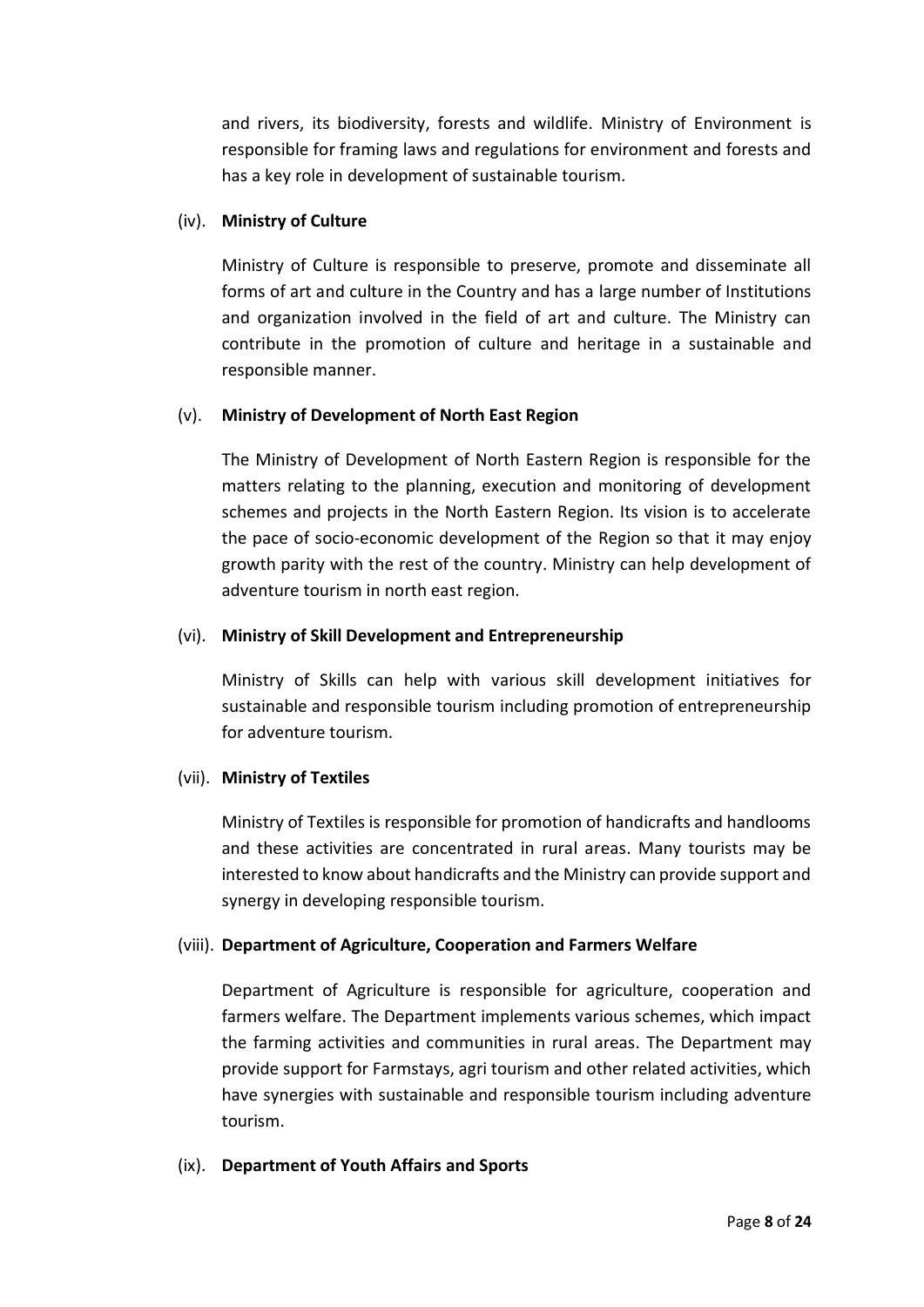Department of Youth Affairs pursues the twin objectives of personality building and nation building, i.e. developing the personality of youth and involving them in various nation-building activities to channelize the constructive and creative energies of the youth. The Department also promotes adventure sports in the country and can contribute towards developing adventure tourism.

#### 2.5.3. **Indian Mountaineering Foundation**

Indian Mountaineering Foundation (IMF) is the apex national body for mountaineering and allied sports. IMF supports, promotes and regulates national and international climbing and mountaineering in India. IMF is also engaged in mountain protection work, knowledge building and creating awareness of the Indian Himalaya. IMF has a critical role in promoting adventure tourism particularly mountaineering and trekking in Himalayas.

#### 2.5.4. **State Governments**

State Governments have a key role for development of tourism in their respective states. Many states have taken important measures for development of sustainable and responsible tourism. Many states have prioritized development of adventure tourism in their respective States. States can provide impetus to the development of adventure tourism working in partnership with Central Government and other stakeholders.

#### 2.5.5. **Panchayati Raj Institutions**

Panchayati Raj Institutions have a strong influence on local communities and their support is vital to the success of rural tourism. Village Panchayats and other institutions have to be consulted and involved in the preparation of plans for developing adventure tourism in their villages and also providing support for adventure tourism.

#### 2.5.6. **Industry**

Industry players, who specialize in adventure tourism and tour operators apart from accommodation providers such as hotel, B&B, Farm Stay owners and tourist guides are important stakeholders. There is a need to involve industry players, who may be willing to be part of developing sustainable tourism destinations. Industry can create innovative adventure tourism products to attract visitors from India and abroad.

#### 2.5.7. **Local Community**

Local community is a key stakeholder and has to be taken on board. The Community has to be made aware of the benefits of sustainable adventure tourism, their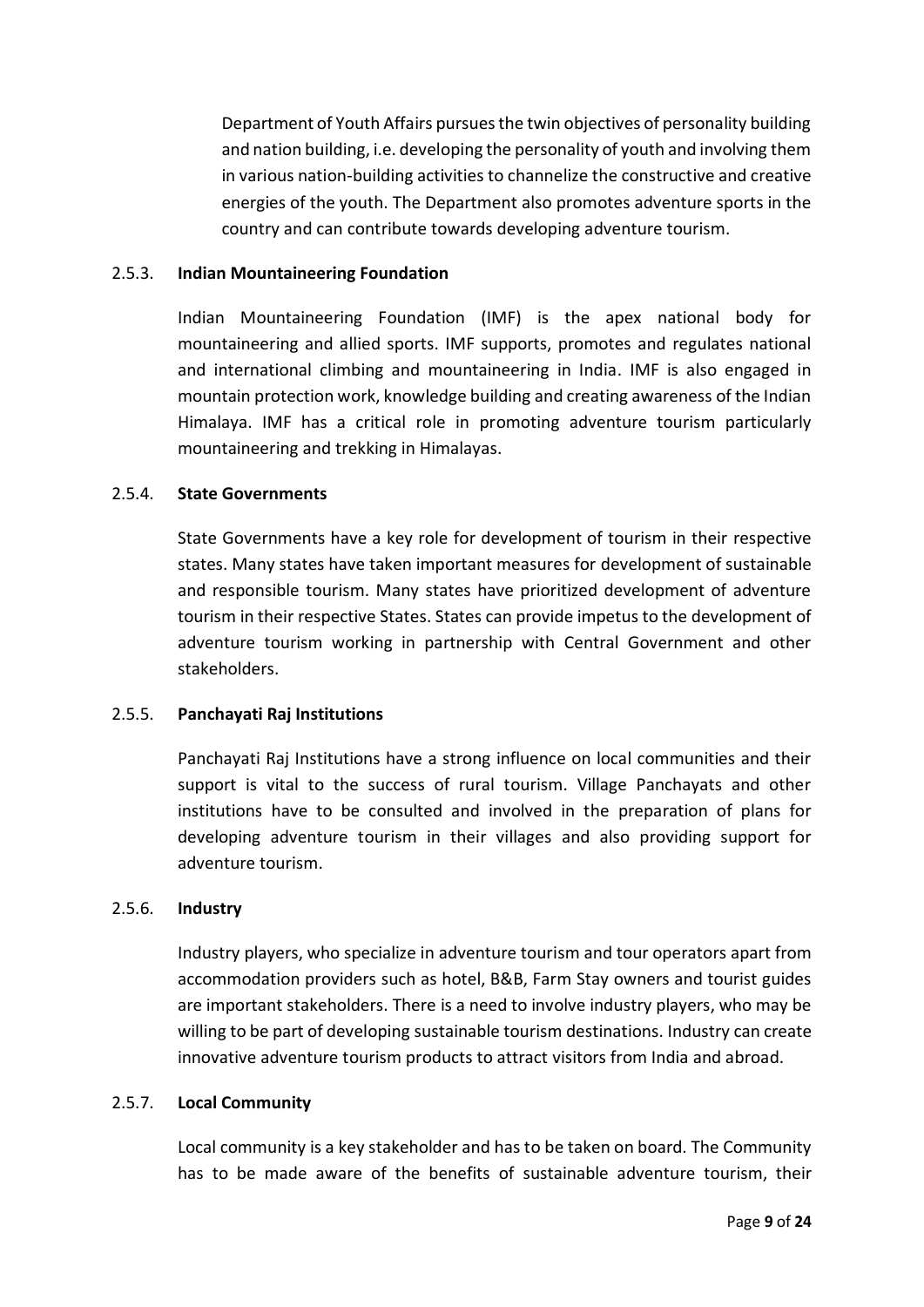apprehensions, if any have to be allayed and they have to be encouraged to participate and be part of the value chain. In order to ensure inclusive and responsible tourism, most of the supplies and services must be sourced from local providers. Their capacity building will have to be done to ensure they become part of the supply chain.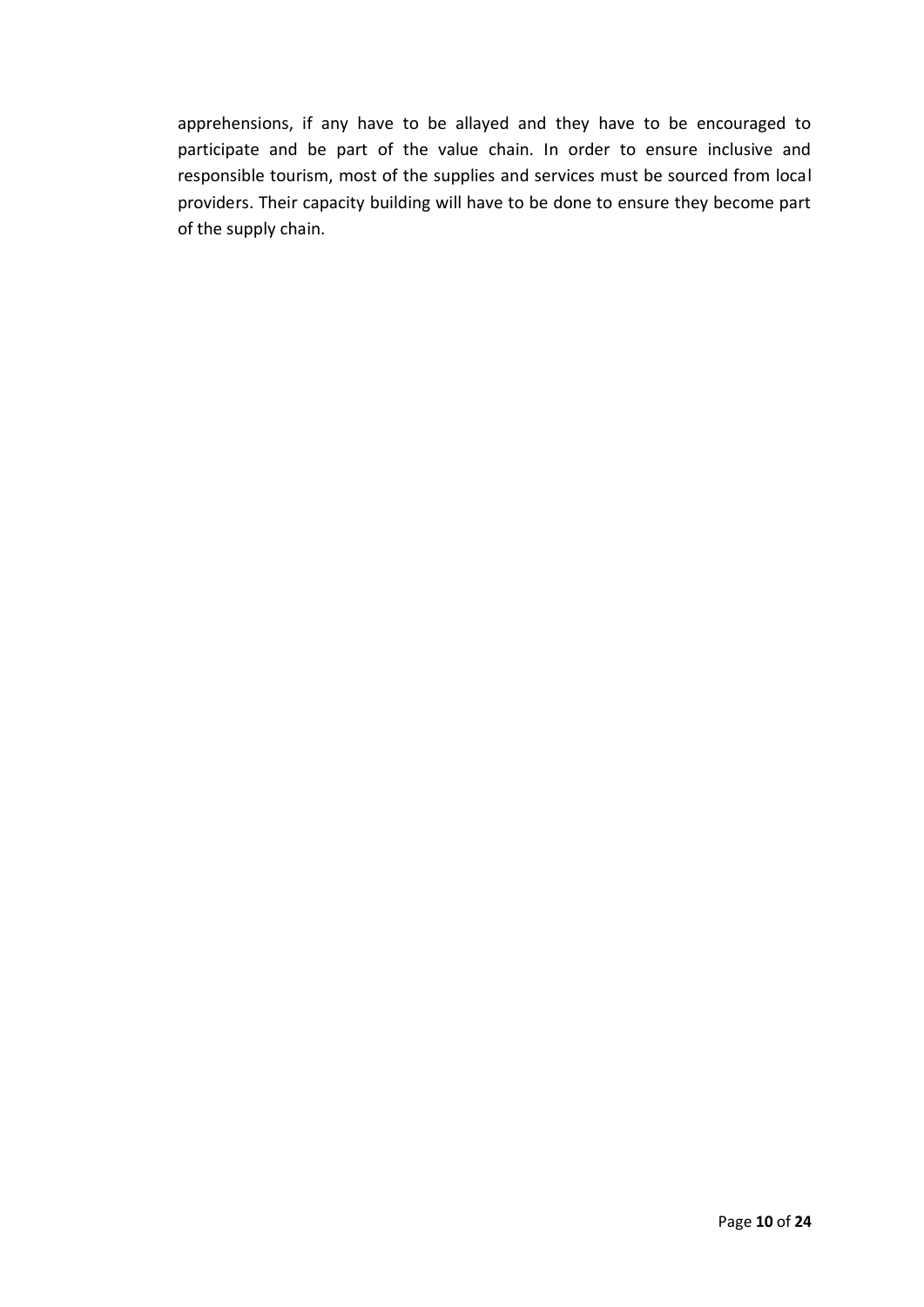#### **Chapter 3 – State Assessment, Ranking & Strategy**

#### <span id="page-12-1"></span><span id="page-12-0"></span>3.1. **Ranking of the States on Adventure Tourism**

#### 3.1.1. **Ranking as a capacity building exercise**

The Ministry of Tourism will conduct ranking of the States on Adventure Tourism, with the key objective to foster competitiveness and encourage States to work proactively towards developing adventure tourism with the overarching objective of promoting sustainable tourism. It will be implemented as a capacity development exercise to encourage mutual learning among all states and to provide support in policy formulation and implementation.

## 3.1.2. **Ranking to be based on globally recognized parameters**

The broad areas and action points for ranking exercise will be taken global rankings of countries in adventure tourism. There will also be a State Specific Report containing analysis of respective ecosystems for promotion of adventure tourism, strengths and priority areas for future and best practices adopted by the States.

#### 3.1.3. **Ranking to be done through professional support**

The ranking exercise will be carried out with professional support and through independent experts from various Institutions both Government and Private. The Ministry of tourism will provide necessary training to the officials and other stakeholders and handhold the States for their participation in the exercise.

#### <span id="page-12-2"></span>3.2. **Improving India's world ranking in Adventure Tourism**

Ministry of Tourism in collaboration with other Ministries and State Governments will prepare a plan to improve the ranking of the country in global Adventure Tourism Development Index (ATDI) prepared by Adventure Travel Trade Association (ATTA). The improvement is dependent on all stakeholders, government and private, making a concerted effort.

#### <span id="page-12-3"></span>3.3. **Need for a comprehensive state strategy for adventure tourism**

Adventure tourism requires support across the three tiers of the Government namely Central, State and Local Government and strong engagement with private sector and local community. A comprehensive strategy and long-term shared vision will bring all the stakeholders together to unlock the State's adventure tourism potential and use tourism as a vehicle for sustainable social and economic development and jobs.

#### <span id="page-12-4"></span>3.4. **Guiding Principles for Adventure Tourism**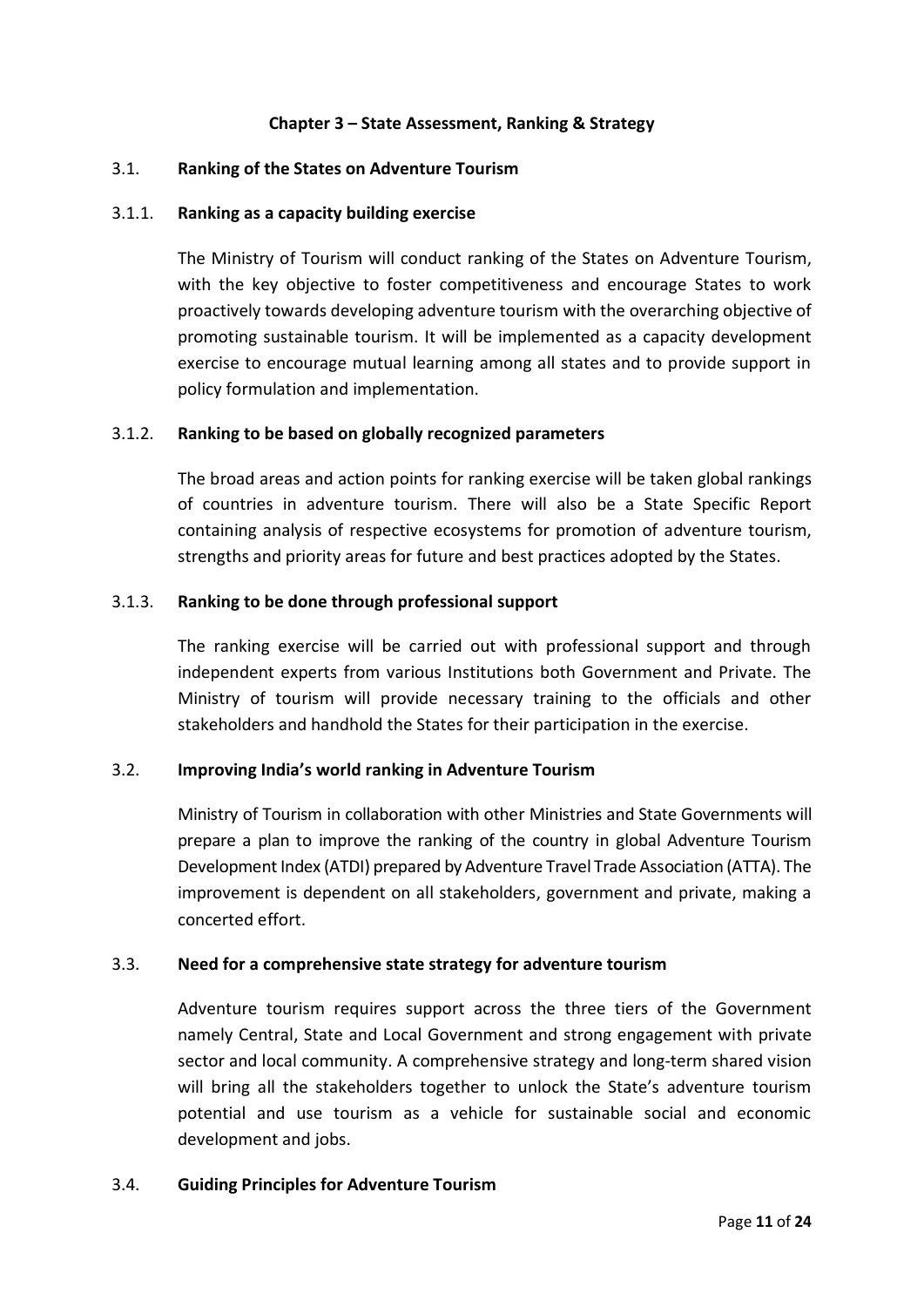The enabling environment for adventure tourism encompasses many interrelated factors that affect the success of sustainable and responsible adventure tourism in the country or the State:

- (i). Adventure tourism in any area must be developed in consultation with local community and mechanism to seek social legitimacy, credibility and trust of the community must be set out.
- (ii). The strategy should prioritize adventure tourism by proposing investment in research on target adventure markets, adventure trends, products with potential and encourage public-private partnerships.
- (iii). Adherence to safety standards is especially important for the adventure sector, where activities can be risky. The strategy must ensure compliance and strict enforcement of regulations regarding safety and service standards.
- (iv). Adventure destinations need policies that prioritize the type of infrastructure valued by adventure tourists such as signage, good guide training, and clean trails.
- (v). A destination that is not well connected loses competitiveness. Adventure opportunities need to be discoverable online and easily bookable. Destinations benefit when tourists share their experiences in real-time, which may inspire others in that traveller's network to book a holiday as well.
- (vi). In view of increasing number of destinations offering adventure tourism activities, price competitiveness of the destination is important unless it is offering something unique and that must be communicated to the consumers. The strategy should also include accurate and innovative marketing.

## <span id="page-13-0"></span>3.5. **Assistance to the States for preparing Strategy**

Ministry of Tourism will extend necessary assistance to the States in the preparation of the State Strategy for Adventure Tourism.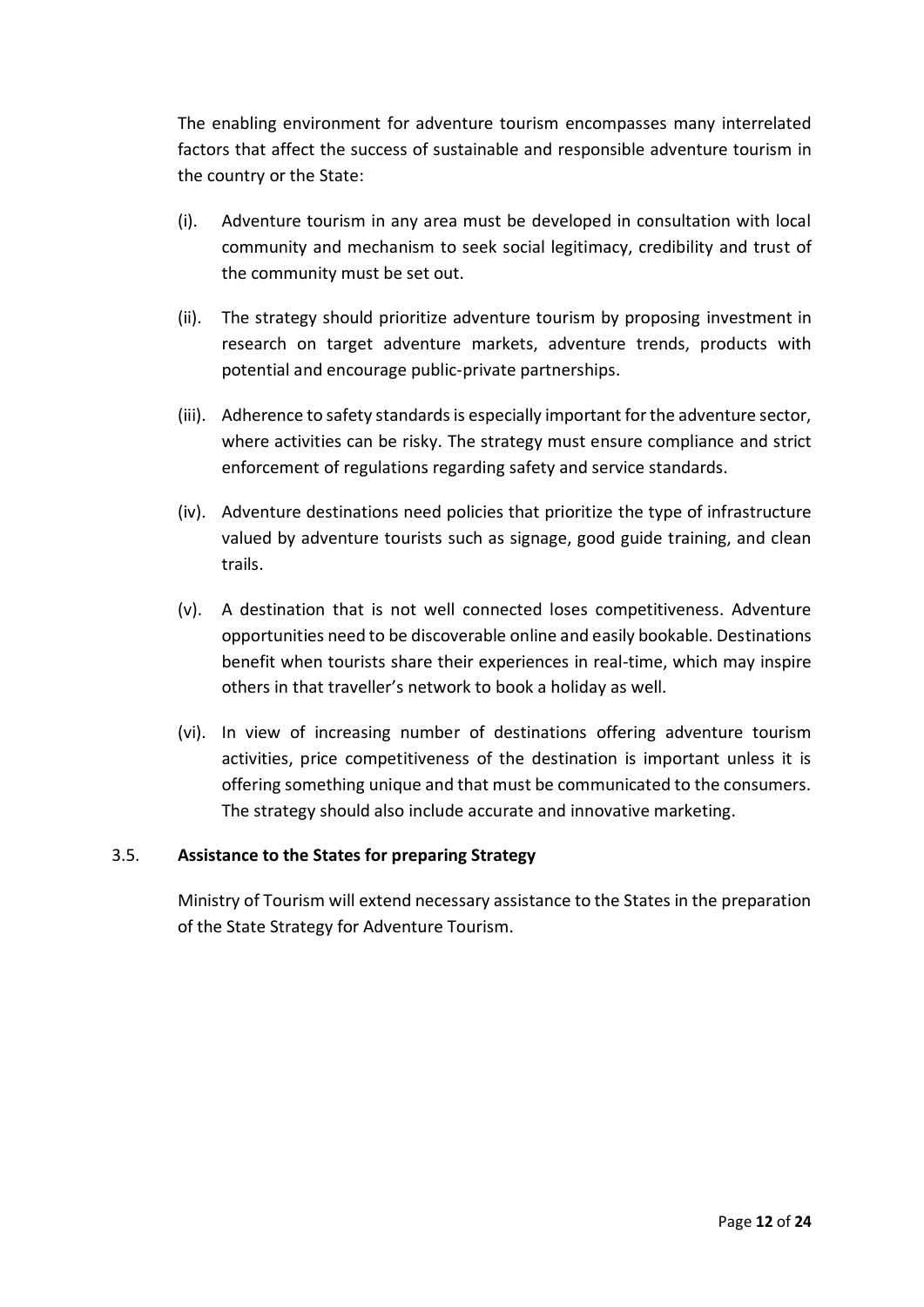## **Chapter 4 – Skills, Capacity Building and Certification**

#### <span id="page-14-0"></span>4.1. **Skill Development of Adventure Activity Service Providers**

<span id="page-14-1"></span>Keeping in view the specialized nature of adventure activities and risks involved, proper training and certification of the workforce of adventure activity service providers is essential. The Ministry is already providing various skills in adventure tourism through Indian Institute of Travel and Tourism, National Institute for Wate Sports, National Institute of Skiing and Mountaineering. There are other training institutions run by Central Ministries and State Governments. Detailed plans will be worked out in consultation with the States.

#### <span id="page-14-2"></span>4.2. **Skill Training and capacity building of local communities**

The State Governments will identify the capacity needs of local communities to benefit from adventure tourism, through jobs and entrepreneurship development, among other things. This may include training to discharge specialized tasks such as guides, entrepreneurs for small scale homestead-based hospitality industry, small business operators like souvenir shops, equipment for hire, photography etc. Ministry of Tourism will support States in skill training and capacity building of local communities.

#### <span id="page-14-3"></span>4.3. **Training and Certification of Guides**

Guides are one of the important elements for ensuring quality experience. It further assumes significance in case of adventure tourism keeping in view the risks involved in adventure activities. The Ministry of Tourism will strengthen the facilities for their training and certification through nationally accepted certification processes across the country.

#### <span id="page-14-4"></span>4.4. **National and State Resource Centres**

The Ministry of Tourism will set up a National Resource Centre as a source of capacity and expertise at the National level for adventure tourism. Similarly, the Ministry will also encourage the State Governments to set up State Resource Centres. These resource centres along with other identified institutions will help in developing adequate material, preparing a pool of master trainers, training of trainers and other capacity building initiatives for Adventure Tourism.

#### <span id="page-14-5"></span>4.5. **Certification for Adventure Activity Service Providers**

In order to promote development of adventure tourism in a professional, sustainable and responsible manner, Certification Scheme for tour operators, and other service providers for adventure tourism will be framed. The entire process of adventure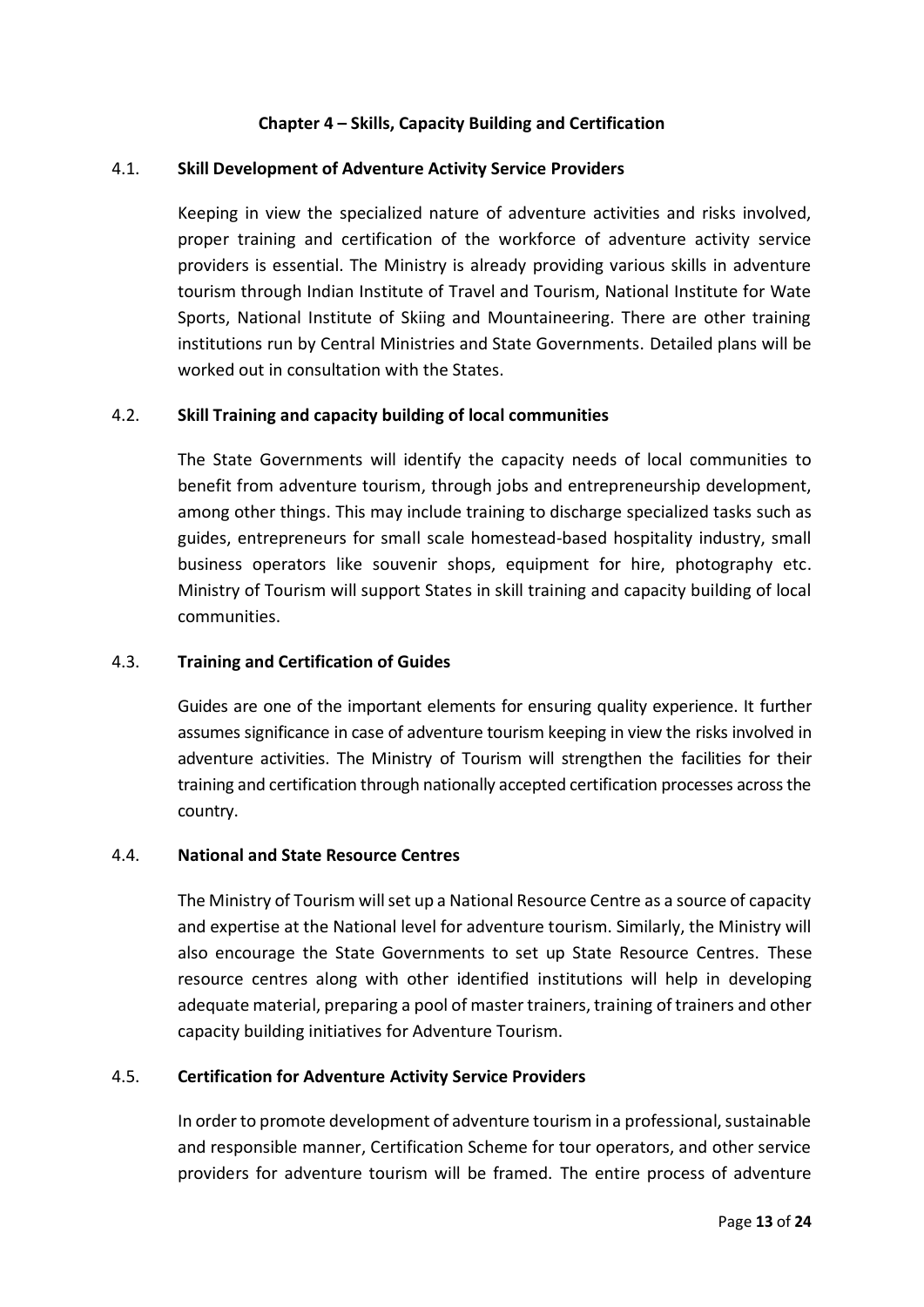tourism certification shall be end to end digital. The Certification will have an attractive branding and it will be aggressively promoted by the Ministry of Tourism through all its channels including incredible India website and mobile application.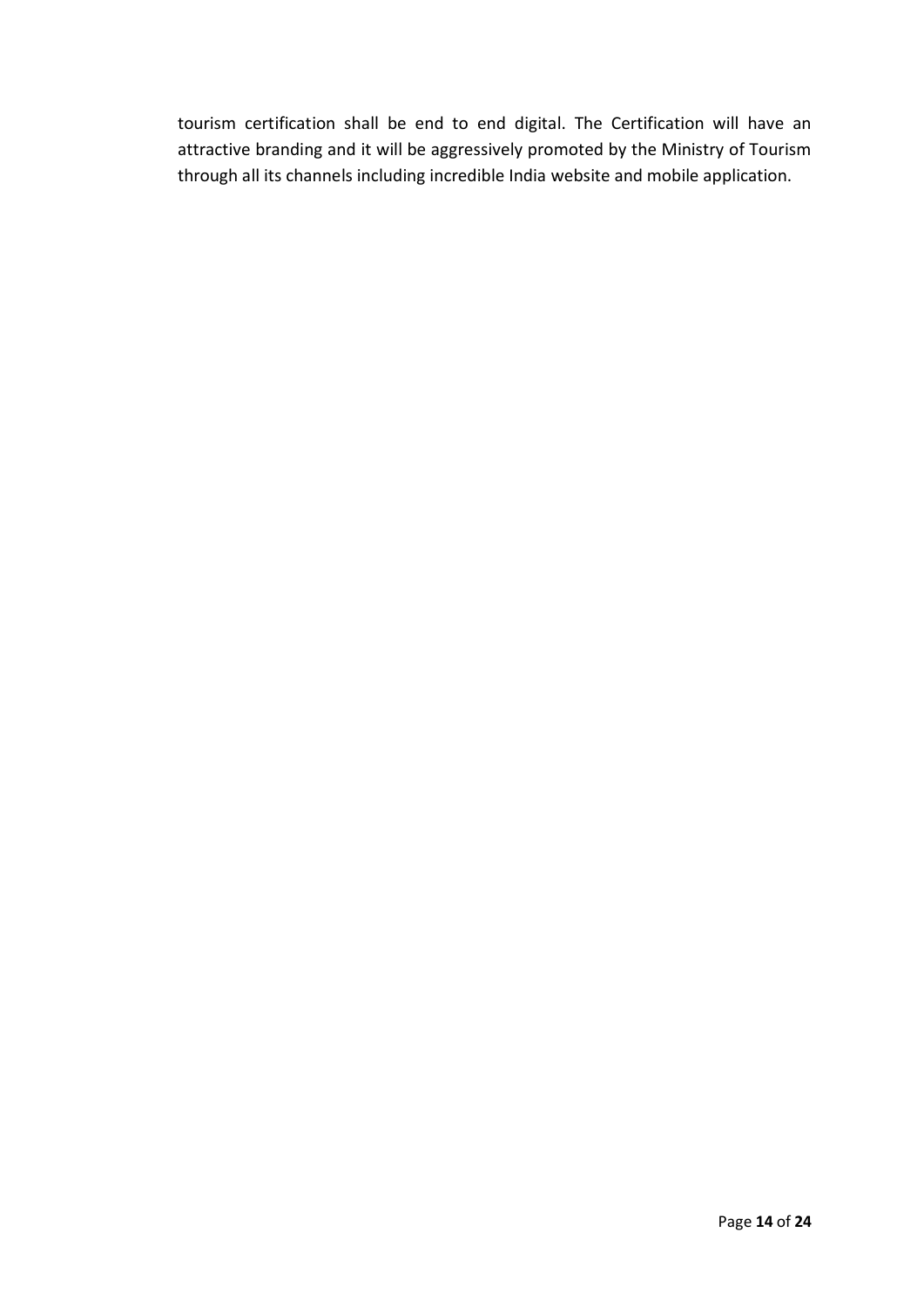#### **Chapter 5 – Marketing and Promotion**

#### <span id="page-16-0"></span>5.1. **Creating a Sub brand**

<span id="page-16-1"></span>In order to promote India as a destination for Adventure tourism, a sub brand around adventure tourism shall be created under the overall "Incredible India" Brand.

#### <span id="page-16-2"></span>5.2. **Dedicated Promotional Campaign**

There is a need to have a dedicated promotional campaign for positioning India as an adventure tourism destination. India has to focus on utilising its natural heritage. This will require a different promotional strategy than the one for selling monuments and culture. It has to focus on our mountains, rivers, forests and deserts. These campaigns should be planned in partnership with the States and Industry Stakeholders.

## <span id="page-16-3"></span>5.3. **State Specific Campaigns**

Every State has its own unique offerings and therefore the States have to plan their own campaign to popularise the State as adventure tourism destination. The States should also collaborate with Ministry of Tourism for creating synergies with "Incredible India" campaign.

#### <span id="page-16-4"></span>5.4. **Destination Specific Campaigns**

Every major adventure tourism destination also needs to plan specific campaign to highlight and showcase their unique tourism offerings. It is ultimately the destination which succeeds or fails and it is therefore important to keep the focus on specific destinations.

#### <span id="page-16-5"></span>5.5. **Campaign for Responsible Travellers**

In order to ensure sustainable and responsible development of adventure tourism in the country, there is a need to make the traveller aware of sustainable and responsible tourism. Responsible behaviour by travellers and demand for more sustainable tourism will go a long way in developing sustainable adventure tourism in the Country. The Ministry in partnership with the States, Industry and Destinations will launch a campaign for responsible traveller.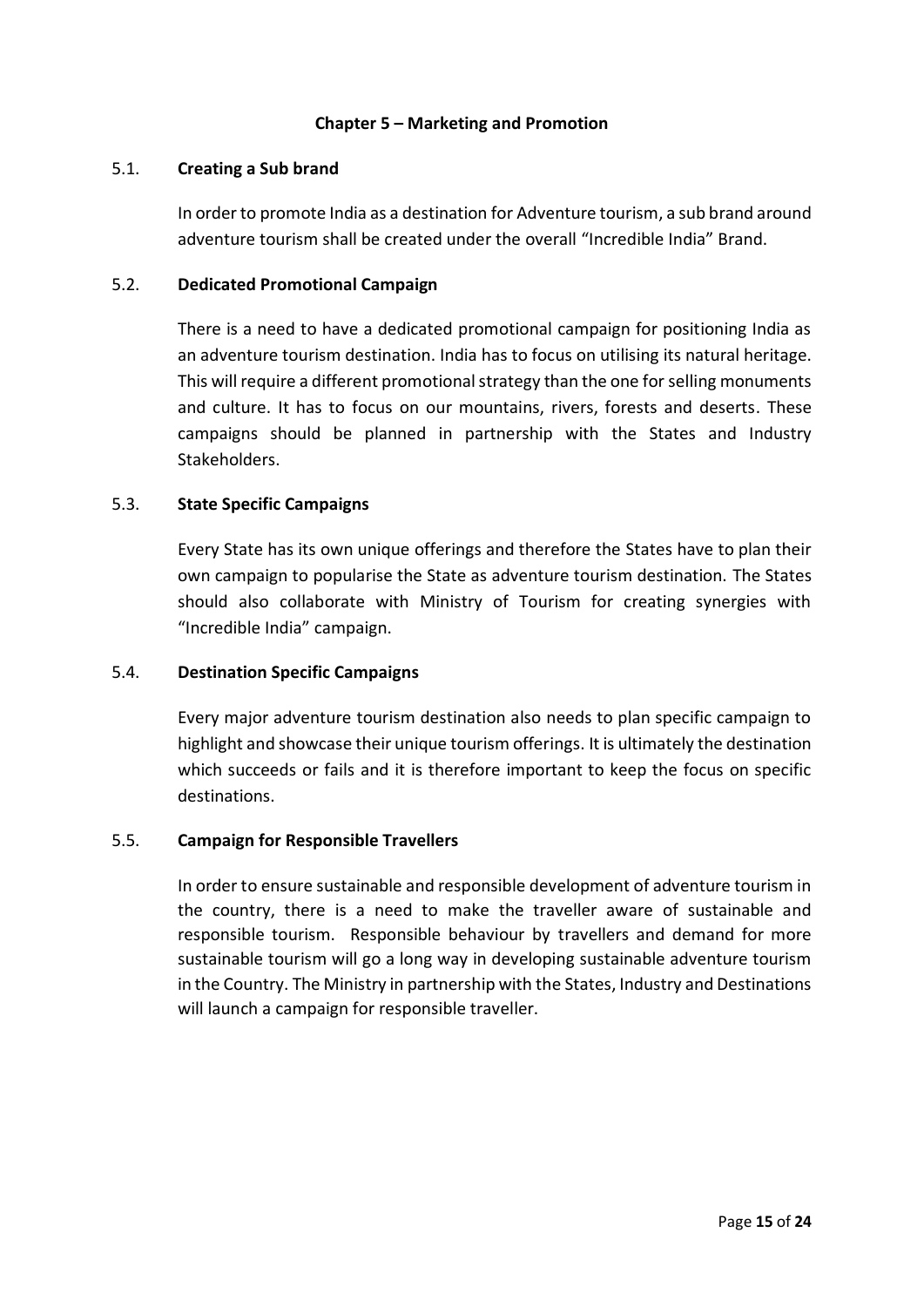#### <span id="page-17-1"></span>**Chapter 6 – National Adventure Tourism Safety Management Framework**

#### <span id="page-17-0"></span>6.1. **Need for Adventure Tourism Safety**

All adventure activities involve inherent risk of harm and adventure activity service providers have to manage those risks. The degree of risk varies among activities and locations. It is important that adventure activity providers take necessary steps to manage the risks and deliver adventure activities safely while keeping alive the sense of adventure and excitement. In order to promote adventure tourism, there must be adequate measures for safety to mitigate and reduce the risks involved in adventure activities.

#### <span id="page-17-2"></span>6.2. **Current Efforts for Adventure Tourism Safety**

#### 6.2.1. **Advisory regarding Guidelines framed by ADTOI**

Ministry of Tourism has released the guidelines on safety and quality norms for adventure Tourism in India formulated along with the Adventure Tour Operators Association of India (ATOAI). The guidelines have been framed for 15 Land Based, 7 Air Based and 7 Water Based activities, which cover the entire gamut of Adventure Tourism available in India. The guidelines help adventure tour operators and other stakeholders understand and execute safety measures in a better manner.

#### 6.2.2. **State level measures for adventure safety**

In addition to the guidelines circulated by the Ministry of Tourism, some of the States have also adopted various regulatory and administrative measures for promoting safety in adventure tourism. In some cases, there have been judicial directions to the States to take necessary steps for safety in various adventure activities.

#### 6.2.3. **Safety management standards**

ISO 21101:2014 and BIS have laid down standards for safety management by adventure activity service providers and act as benchmarks for adopting measures for safe adventure activities.

#### <span id="page-17-3"></span>6.3. **National Adventure Tourism Safety Management Framework**

Ministry of Tourism will work with other Central Ministries, State Governments and Industry Stakeholders to put in place a comprehensive framework for adventure tourism safety in the country.

#### <span id="page-17-4"></span>6.4. **Key objectives of Safety Framework**

The key objectives of the framework would be: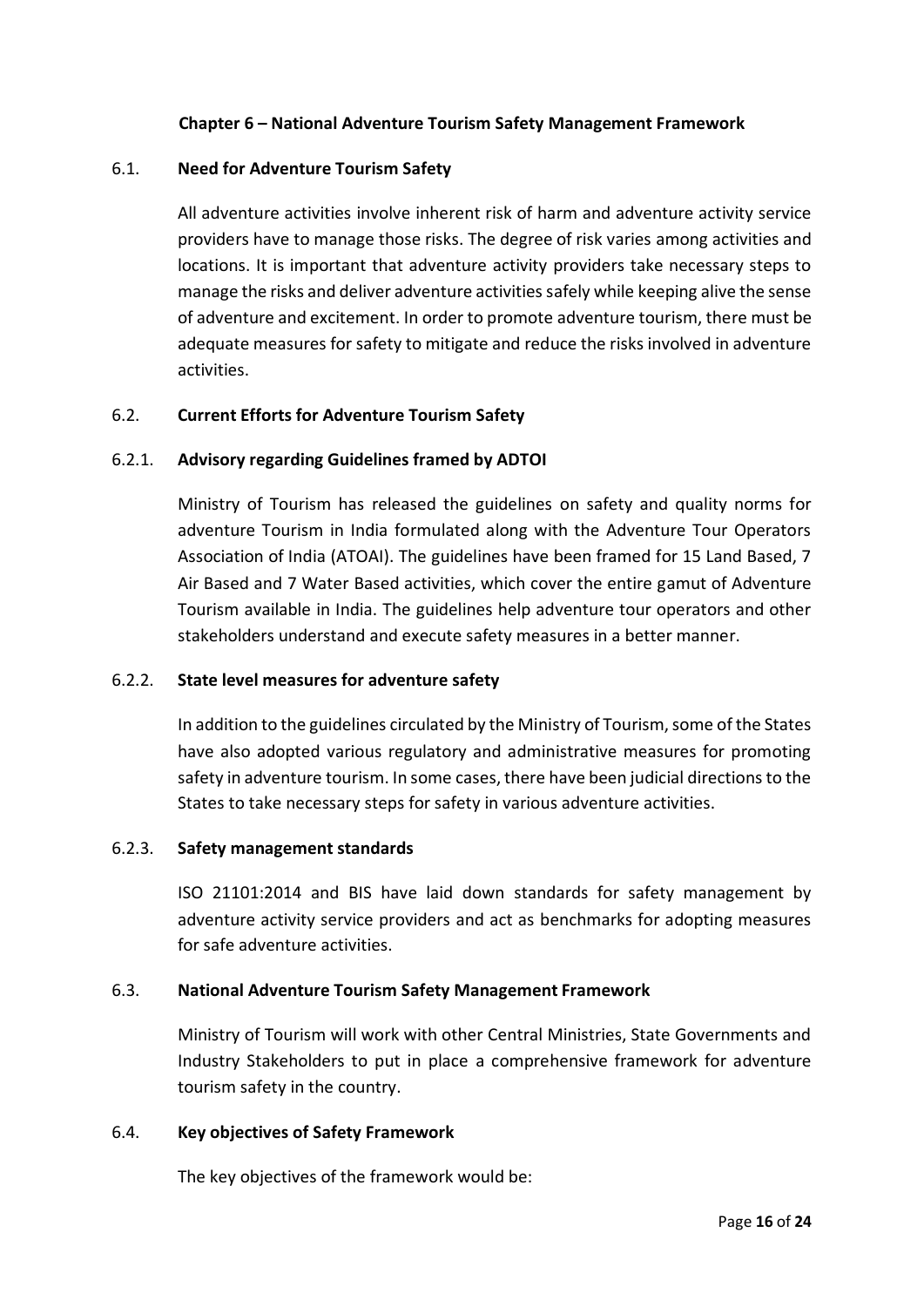- (i). To mitigate risks in adventure activities
- (ii). To provide guidance to Adventure Service Providers for safety
- (iii). To encourage Adventure Service Providers for skill upgradation
- (iv). To build confidence among the adventure tourists
- (v). To set up internal and external audit systems

#### <span id="page-18-0"></span>6.5. **Guiding principles for Safety Framework**

National Adventure Tourism Safety Management Framework will follow the following guiding principles:

- (i). Setting up safer conditions for the adventure tourists and the activity providers
- (ii). To keep a check on all the adventure tourism activities
- (iii). To keep the standards at par with global standards
- (iv). Continuous improvement of Safety Management System
- (v). Coordinate with global tourism bodies on adventure tourism safety
- (vi). To promote effective communication of safety measures

#### <span id="page-18-1"></span>6.6. **Strategic elements of Safety Framework**

National Adventure Tourism Safety Management Framework will have the following strategic elements to comprehensively cover all the aspects of safety:

- (i). National and State level Institutional set up for Adventure Safety
- (ii). Standards of equipment required for adventure activities
- (iii). Standard Operating Procedures for adventure activities
- (iv). Communication pre activity, during activity and post activity
- (v). Registration and approval of Adventure Activity Service Providers
- (vi). Inspection and Certification of Equipment
- (vii). Training and Certification of Personnel/ Instructors/ Guides
- (viii). Setting up of internal and external auditing systems
- (ix). Risk management framework
- (x). Incident recording and analysis
- (xi). Root cause analysis and corrective action
- (xii). Emergency Response Planning System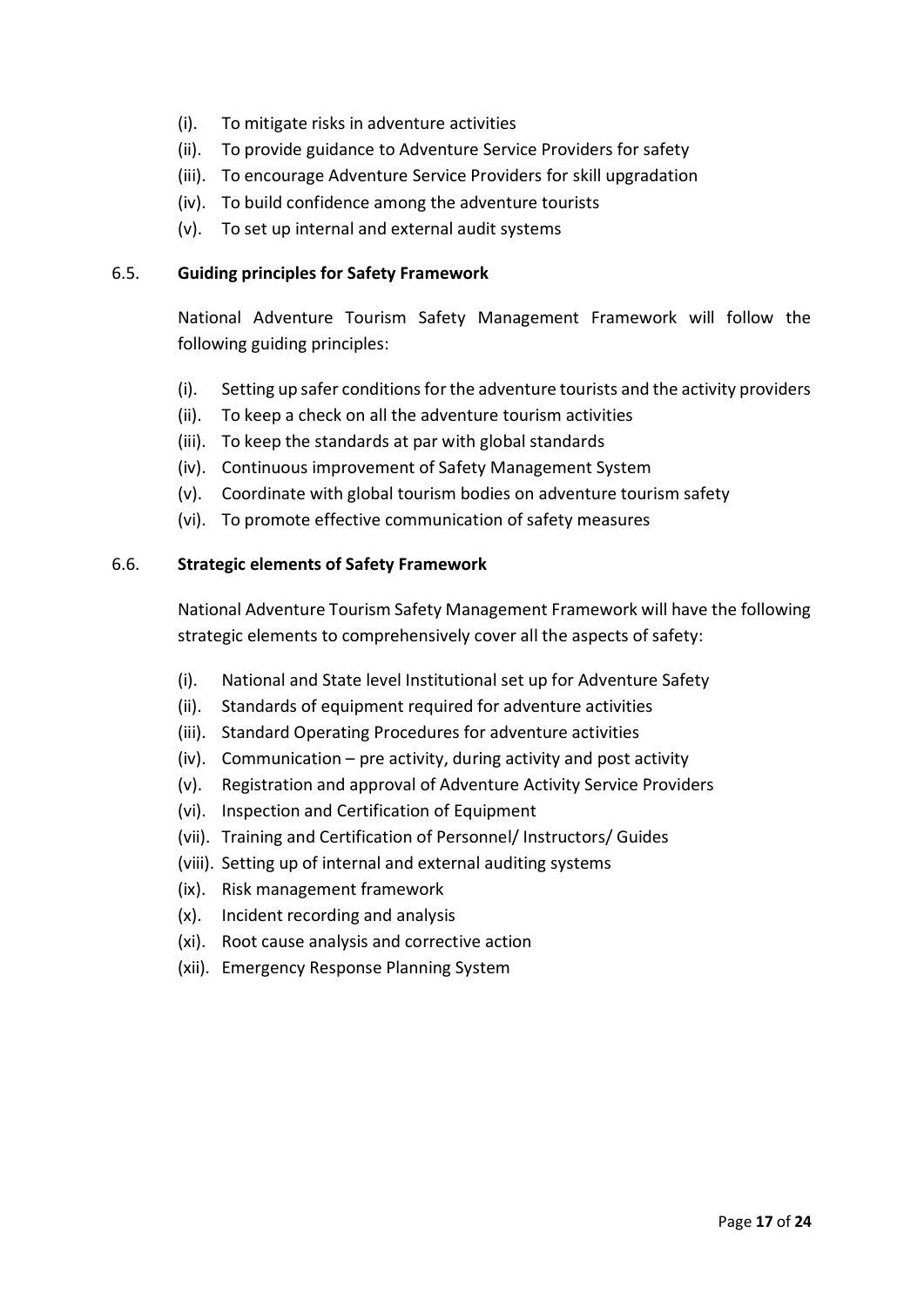## **Chapter 7 – National/ State Level Rescue and Communication Grid**

#### <span id="page-19-0"></span>7.1. **Immediate evacuation and rescue to save casualty**

<span id="page-19-1"></span>The risk level varies in adventure tourism activities and sometimes it may be due to natural conditions like weather, terrain and sometimes may be due to some machine or equipment failure or due to human error. Some of the adventure activities like high altitude mountaineering and trekking may put adventure tourists into danger and require immediate rescue and evacuation to save casualties. The immediate evacuation or rescue may have a different impact on the Adventure Tourism perspective of the adventure tourists.

#### <span id="page-19-2"></span>7.2. **National and State Rescue and Communication Grid**

An efficient Communication grid provides all the relevant information to the adventure tourists and this reduces the confusion arising due to lack of information. The communication grid will be helpful in setting a fast communication among the Service Providers, Rescue Teams, Medical Teams and Government Authorities. The Rescue and Communication Grids should be formed at National, State and Regional Levels and should be connected with each other.

#### <span id="page-19-3"></span>7.3. **Functions of Rescue and Communication Grid**

The Rescue and Communication Grid Should be able to provide:

- (i). Immediate rescue and evacuation of stranded adventure tourists form the site through ground, water and air rescue teams.
- (ii). Should be able to guide the related agencies to tackle the incidents and accidents.
- (iii). Should have the live maps of all the adventure sites with latitudes and longitudes.
- (iv). Must have the updated weather reports.
- (v). Should be having a helpline number at national Level.
- (vi). Allowing limited use of satellite phones and drones for the safety of tourists.

#### <span id="page-19-4"></span>7.4. **Composition of Rescue and Communication Grid**

(i). Dedicated rescue teams covering each adventure site. It may be from an adventure institute or may be from the defence or paramilitary forces deputed nearby. NDRF and SDRF teams may also be allotted the rescue team tasks.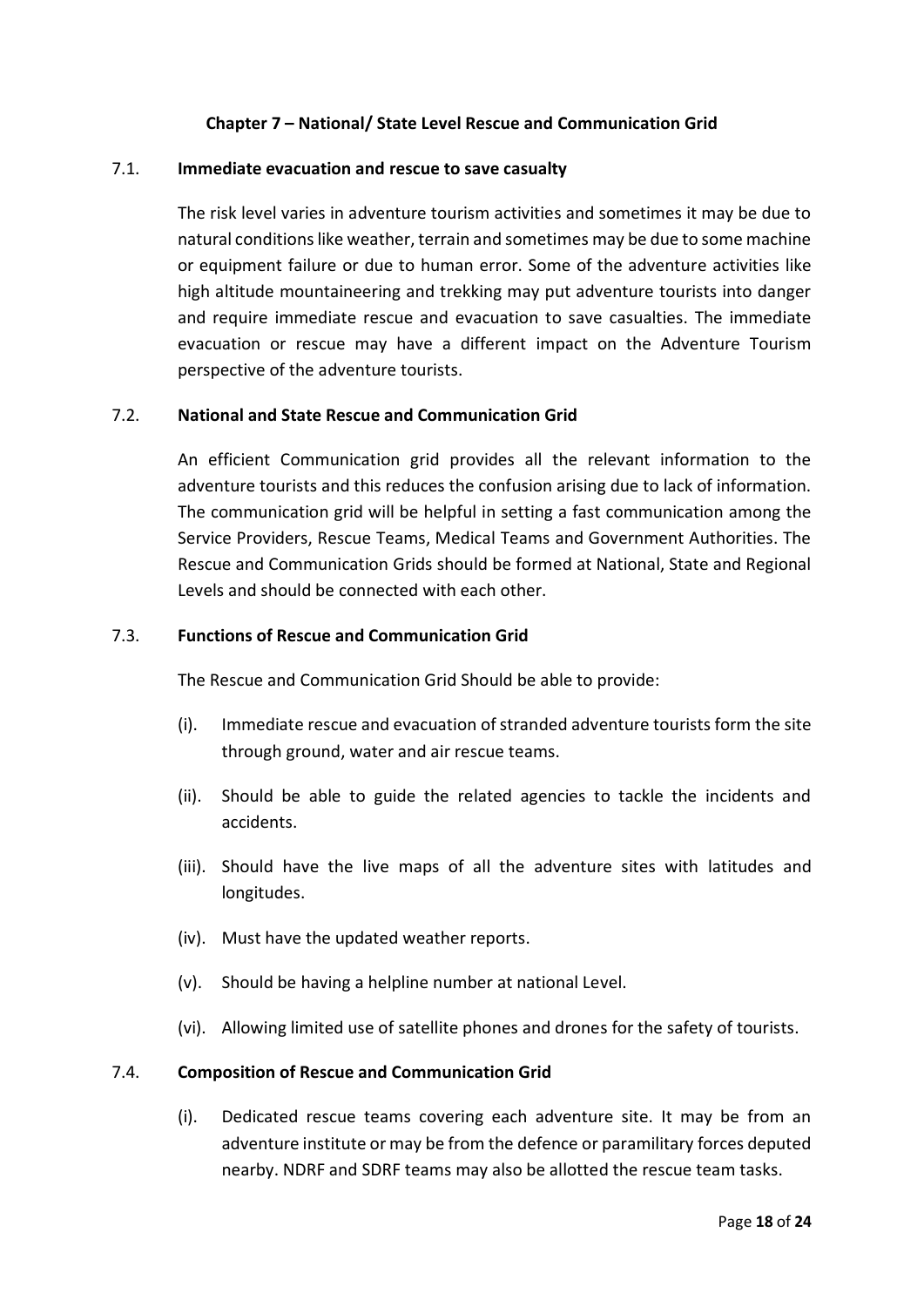- (ii). Local health officers should be deputed in the rescue and communication grids so they can guide the nearby hospitals regarding making necessary arrangements to tackle accidents and incidents that may happen because of the adventure activities happening in a particular zone.
- (iii). Should have a member from the recognised adventure tourism association.
- (iv). Should have a member from adventure training institute.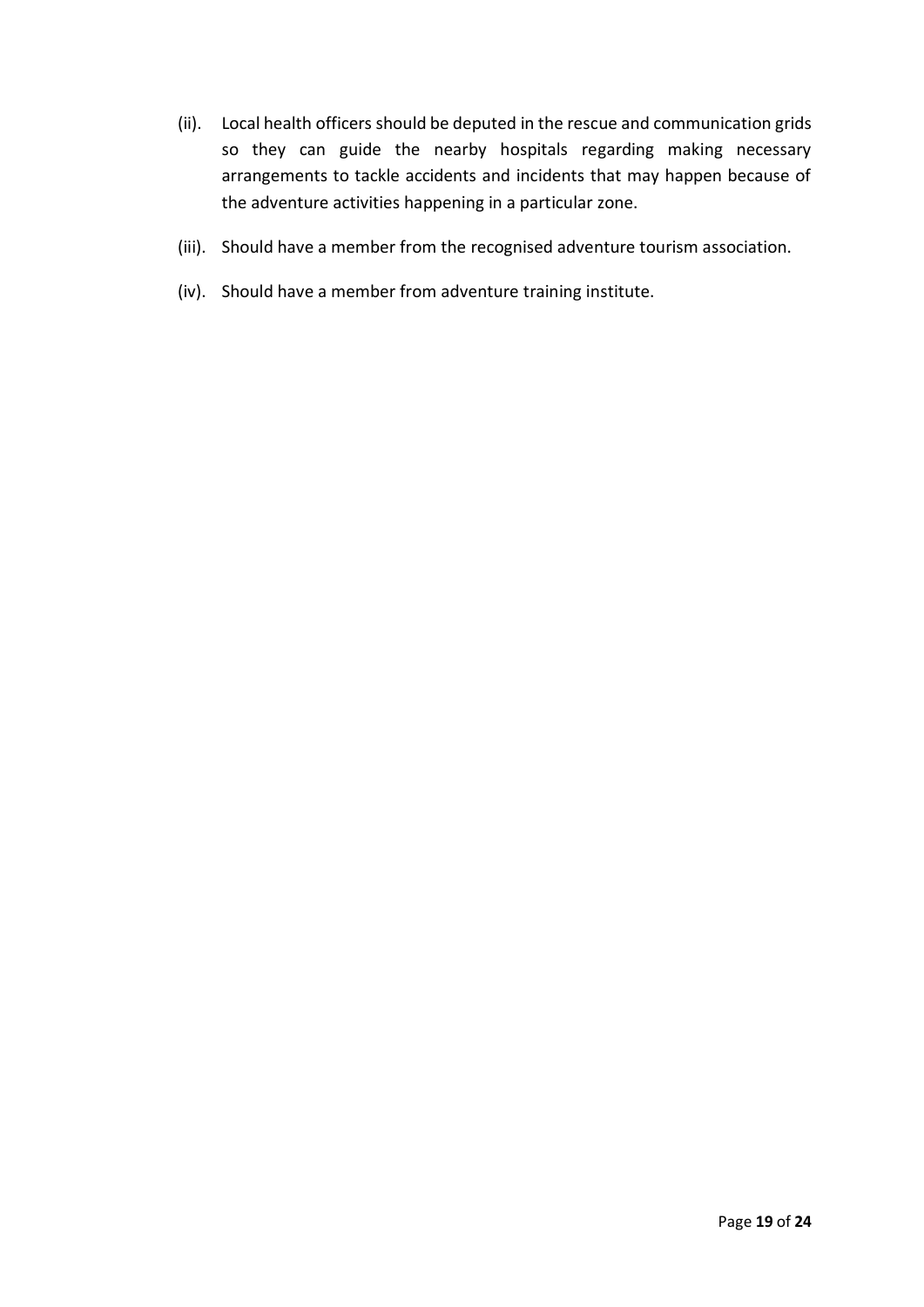## **Chapter 8 – Destination and Product Development**

#### <span id="page-21-1"></span><span id="page-21-0"></span>8.1. **Identification of destinations, profiling and prioritization**

- 8.1.1. Each State will identify the adventure destinations by offerings e.g. land, air and water based activities in soft, hard and other categories and create a detailed profile. It will include both existing adventure tourist destinations as well as potential adventure tourist destinations.
- 8.1.2. The State Government will prioritize development of identified destinations based on the existing connectivity and tourist circuits, current tourism ecosystem, unique tourism offerings of the destination/ site and future potential.

#### <span id="page-21-2"></span>8.2. **Development of prioritized destinations**

Development plans for the prioritized adventure destinations shall be prepared based on the detailed gap study and benchmarking with national and international best practices and standards. It will include recommendations for connectivity, hard and soft interventions for developing the destination.

Most of the adventure activities happen in remote areas and it is important to improve the connectivity of these destinations/ attractions to reduce the travel time. The Development plan must address the challenges of connectivity, if any. The State Governments will explore time saving and cost-effective means such as Chopper and Sea Plane Connectivity.

#### <span id="page-21-3"></span>8.3. **Implementation of Development Plans**

The State Nodal Agency responsible for adventure tourism will converge various Central Government and State Government plans for mobilizing resources for implementing the plan. A destination or site level management organization or committee should be set up with the participation of all the stakeholders to spearhead the implementation of development and management plan on ground.

#### <span id="page-21-4"></span>8.4. **Private Sector partnership in Adventure Tourism**

Strengths of the private sector in areas of marketing, operations, product and experience creation, quality assurance and finance etc. shall be harnessed to develop and spread ecotourism through mutually beneficial partnerships including publicprivate, community-private, public-private-community among others.

#### <span id="page-21-5"></span>8.5. **Homestays and Community lodges**

Homestays and community lodges, shall be encouraged through appropriate incentives. Partnerships between community-based hospitality initiatives and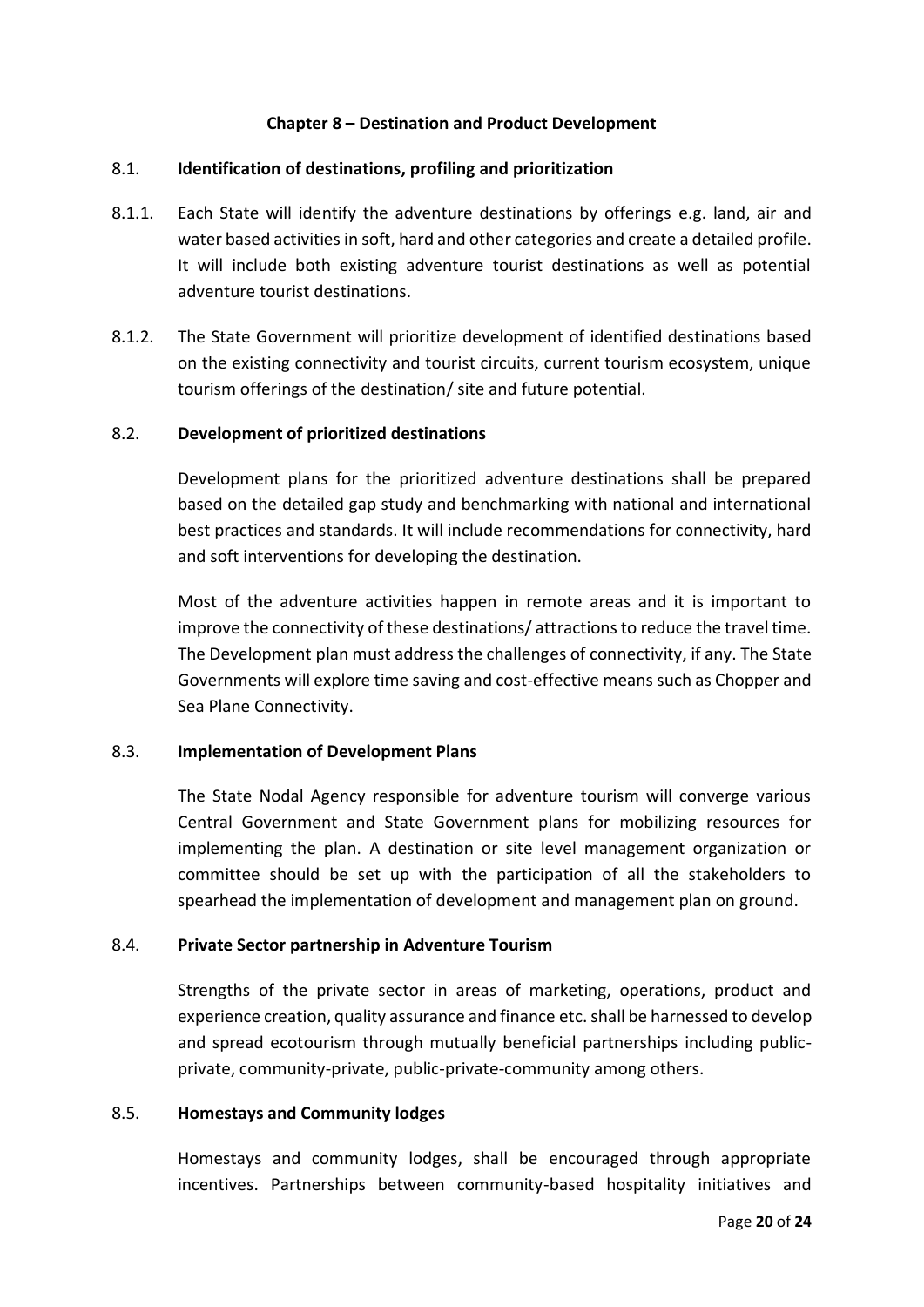private operators or reputed conservation NGOs shall be encouraged with the objective of quality assurance. Community initiatives will have to maintain the same environmental standards related to water and energy conservation and garbage disposal as private operators.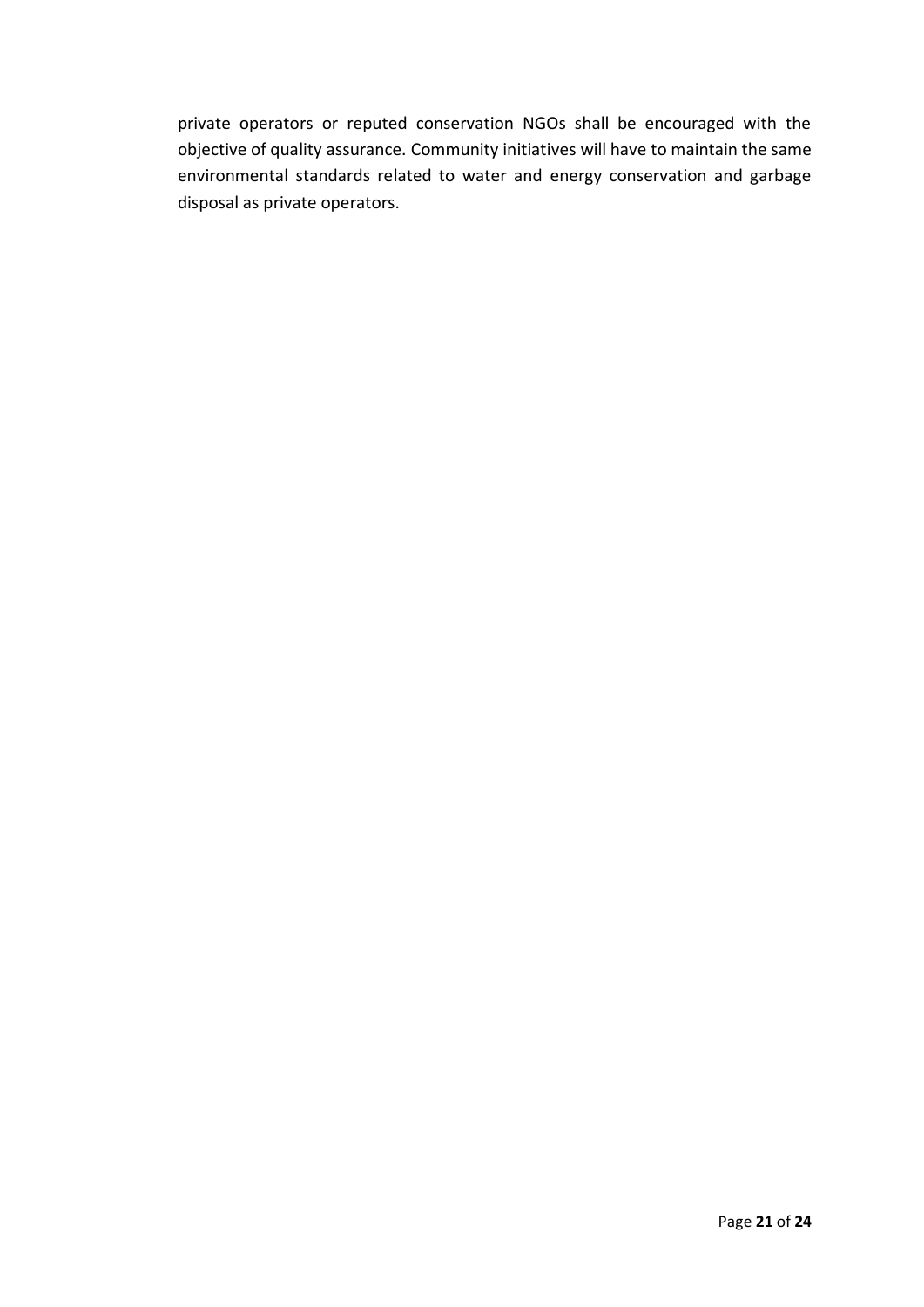## **Chapter 9 – Governance and Institutional Framework**

#### <span id="page-23-0"></span>9.1. **Action Plan**

<span id="page-23-1"></span>Ministry of Tourism will prepare a detailed National Action Plan in consultation with relevant Ministries, State Governments and Industry Stakeholders for implementation of the Strategy. The Action plan will be reviewed and monitored in accordance with the laid down governance mechanism for the same.

State Governments will prepare State specific policy and action plan for development of sustainable tourism, adventure tourism and ecotourism. The Ministry will help with model policies and action plans for guidance of the States.

## <span id="page-23-2"></span>9.2. **Governance**

In order to ensure that the Strategy is effectively implemented, there is need to review the progress and resolve the issues. Following institutional structure will be followed for the same.

#### (i). **Vision Group under Union Minister for Tourism**

A Vision Group on Sustainable Tourism under the Union Minister for Tourism will be set up. The Vision Group will include all the Stakeholder Ministries, States, Industry, NGO and Experts. It will provide overall vision and guidance for the development of Sustainable Tourism, Adventure Tourism and Eco Tourism in the Country.

#### (ii). **IMCCT**

Inter-Ministerial Coordination Committee under Cabinet Secretary, already in place, will review and resolve inter-Ministerial issues, which may arise and provide guidance for greater convergence of Central Schemes.

## (iii). **National Board on Adventure Tourism under Secretary (Tourism)**

National Board on Adventure Tourism under Secretary (Tourism) will be set up. The National Board will include the representatives of the Key Ministries, leading States in adventure tourism and representatives from Industry, NGO and Experts.

The Board will guide the operationalisation and implementation of various strategic initiatives to strengthen the ecosystem for development of adventure tourism in the Country:

- (i) Certification Schemes
- (ii) Safety guidelines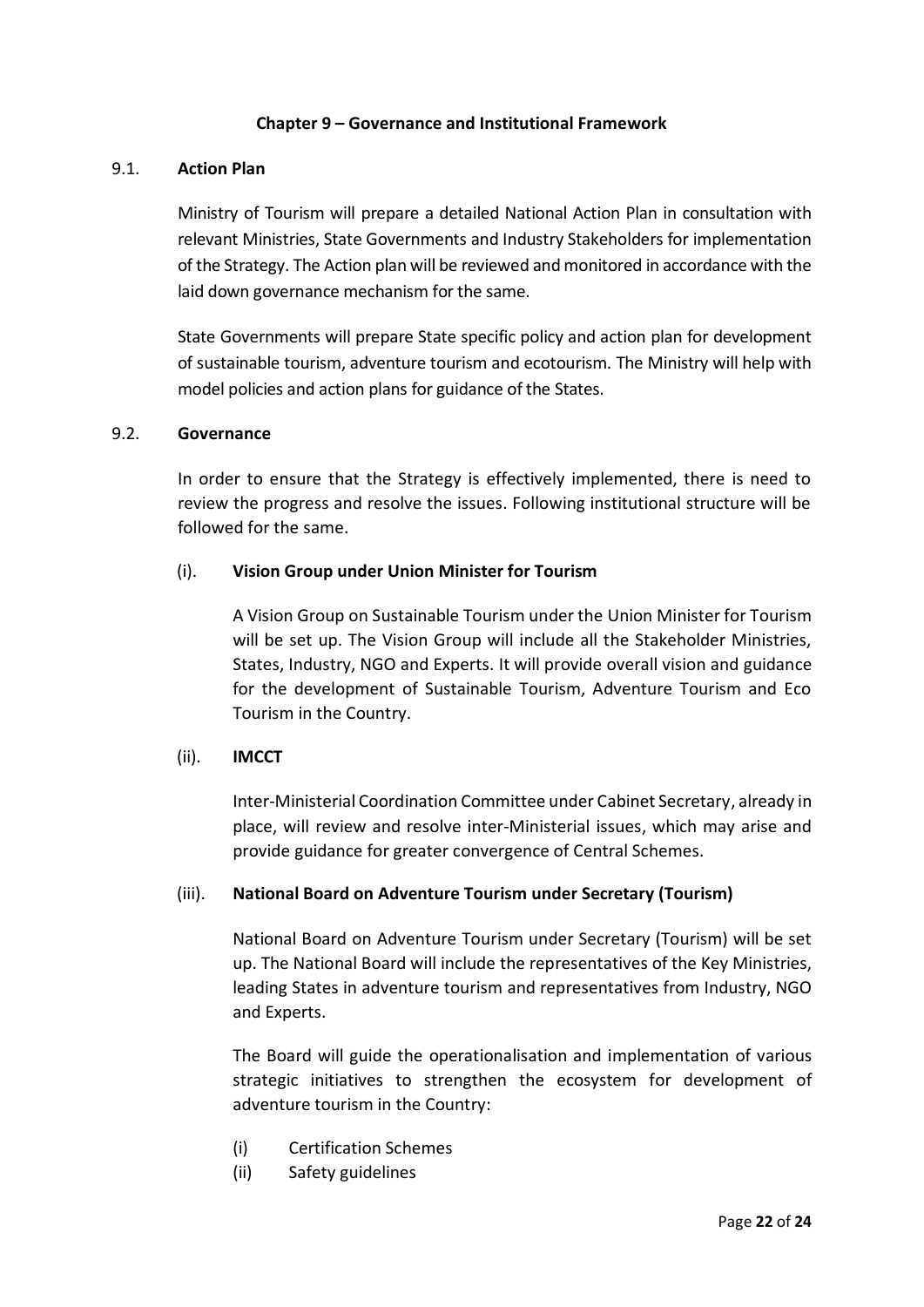- (iii) Capacity building
- (iv) Marketing and promotion
- (v) Destination and product development
- (vi) Private sector participation
- (vii) Specific strategies
- (viii) Any other measures for growth of sustainable tourism, adventure tourism and ecotourism in the country.

#### (iv). **State Steering Committee under Chief Secretary**

The States will set up a State Steering Committee under Chief Secretary. The Committee will have representation from all the relevant Departments at the State level, representatives of Industry, NGOs and Experts. The Committee will coordinate, review and resolve issues regarding implementation of strategy and other State specific issues for development and promotion of adventure tourism in the State.

#### (v). **District level Committee**

The States will set up a district level Committee under District Collector to coordinate and review progress at the district level.

#### (vi). **Site level monitoring and Coordination Committee**

The States will set up a destination/ site level Committees, consisting of local officials, representatives of local communities, tour operators, lodge owners and other local stakeholders to provide to provide a forum/ platform for guidance and smooth running of adventure activities.

#### <span id="page-24-0"></span>9.3. **National Nodal Agency**

Ministry of Tourism will designate National Nodal Agency to support the Ministry of Tourism in coordinating and evolving strategy and actionable plans and schemes for promotion and development of Adventure Tourism in the Country. The Nodal agency will in particular assist the Ministry in undertaking the following functions:

- (i). Preparation of detailed Action Plan for implementation of the Strategy.
- (ii). Identifying national and global best practice and prepare tool kits for their replication by the States
- (iii). Benchmarking State policies and standards and prepare model policies and standards